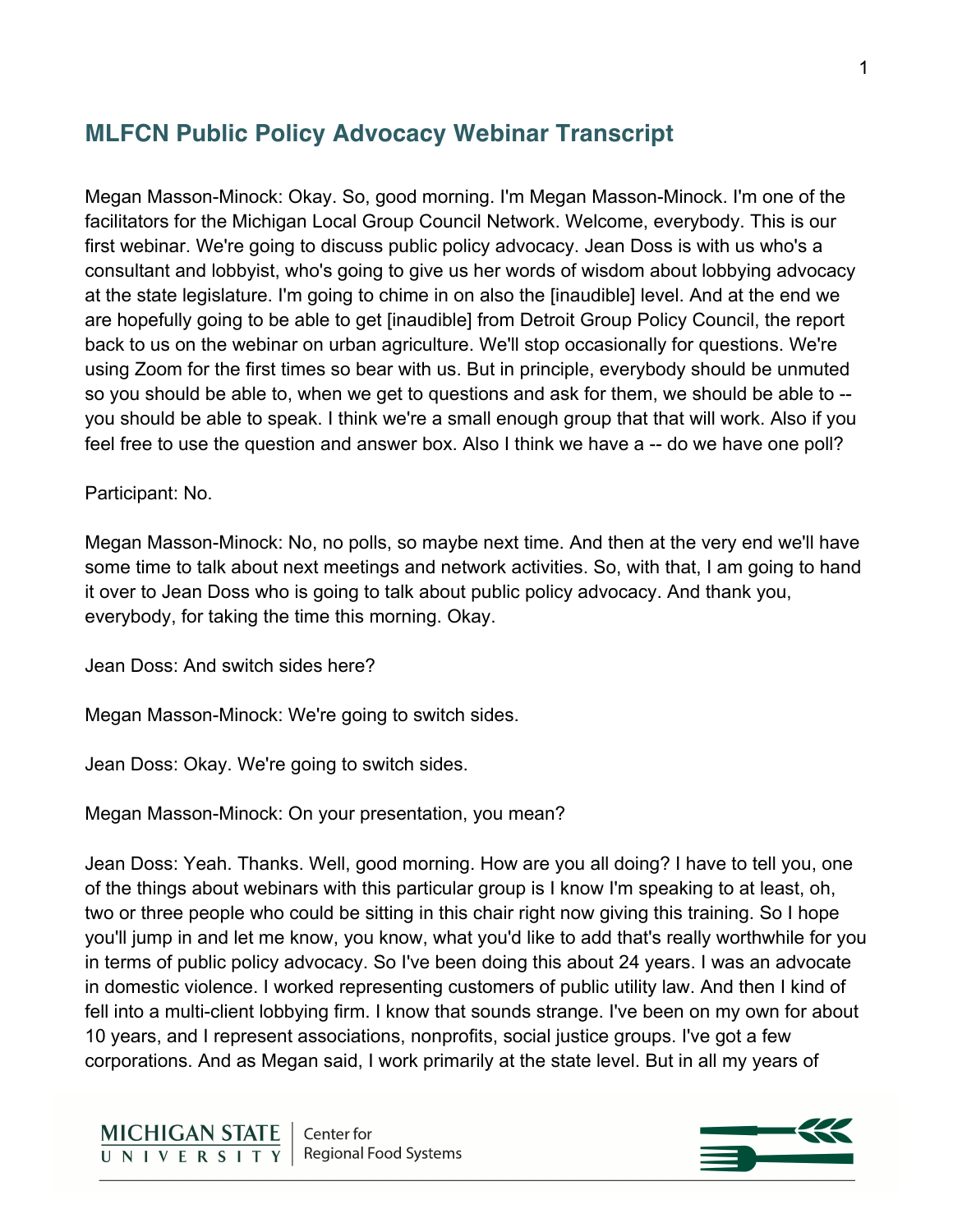doing advocacy training I really strongly believe that everything that works well, or for that matter doesn't work well at the state level, applies very easily in other settings. I want to -- I'm just so grateful Megan has been here because her expertise is so deep and in many ways the work that the local food policy councils are doing are going to be much more in the area of local municipal government. And so I'm just really grateful that she agreed to work with me on this presentation. So we're looking at sort of strengthening those of you that already have good skills in this. Some of you are newbies. But the question is, how can we become more effective in public policy advocacy? We're going to spend a little bit of time today talking about barriers. I'll be honest with you, to me the biggest barrier of advocacy, at least at state legislative level, is the process itself seems completely mystified. So we're going to spend a few minutes talking about that. Also, and I hope this is where we are able to share with each other, share being the operative term here, is tips and tools for being really effective, so. And then one of the things you received in advance is a worksheet that we're going to talk about in terms of developing or refining what you may already have in your own strategic public house advocacy plan, and that's the worksheet, "Developing a Roadmap for Action." So what's public policy? You know, it really ranges from like it is my policy to always take a nap after lunch. It's something unwritten as a social norm to highly formal laws, case law, judicial decisions, and obviously about state laws. I have to tell this group. It was in a local food council network that I first heard, now don't laugh, this idea of Bit "P" and Little "p," and it baffled me. And I spend a lot of time online. Still trying to figure out where did this come from and what does it mean? And from what I can tell it has to do more with the who, not the what. But Little "p" being organizational guidelines, internal agency decisions. Big "P" being formal laws, rules, and judicial decisions. And I think that it kind of -- it also could come, the Big "P" versus Little "p" can come from groups that feel they can do Little "p", but they can't do Big "P." And I'm not entirely sure again. This is something that because it was part of your vocabulary I feel like I needed to understand it and incorporate it in today's training. And I'm going to sort of go with the idea that it's possible that the idea of Big "P"/Little "p" comes from some folks feeling that they can do the Little "p" but they can't do the Big "P." So let's talk a little bit about Little "p." I think Little 'p" could be another term for advocacy. That's an umbrella term. It includes lobbying. But many, many other activities that have to do with promoting a cause, promoting change both to political and nonpolitical venues. And then there's lobbying. Now lobbying is very, very well-defined in law. It's asking an elected official or an appointed official to vote to act in a very particular way on a specific piece of legislation, rule, ordinance. So, advocacy more of a general term that includes many things including lobbying. Lobbying, very, very specific. Now, some of you by virtue of your employment, by virtue of your funding, have been told, have been threatened, that you cannot lobby. So let's talk about that a little bit. What is not lobbying? Many people confuse any activity in the area of public policy as lobbying, and so they avoid it like a plague. But monitoring public policy making, both within your local municipality or the state legislature, just knowing what's going on is not lobbying. Relationship-building, inviting elected officials, folks that, yes, are lobbyable officials, but inviting them to open house, inviting them to your garden,

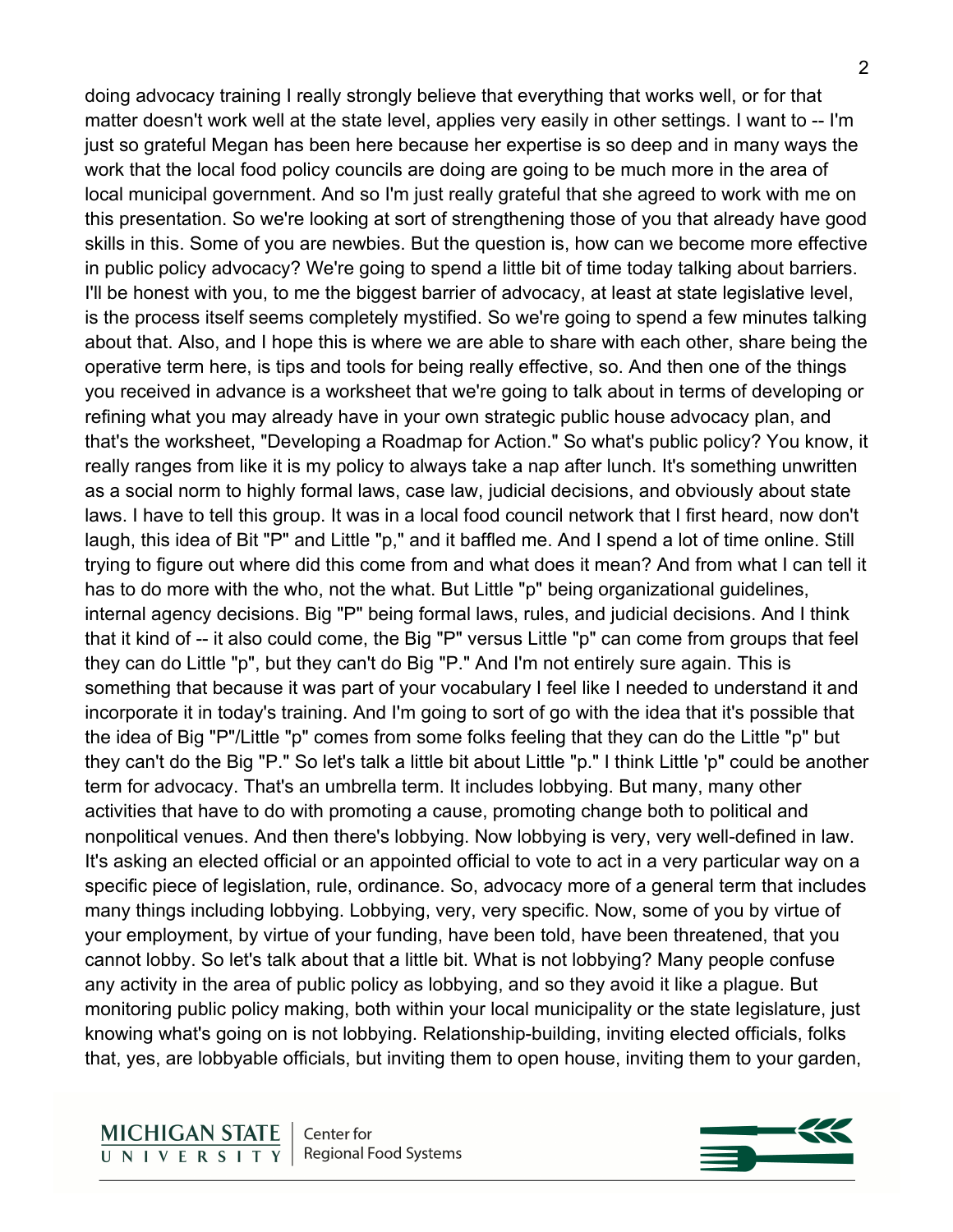inviting them to your food hub, that kind of relationship building, not lobbying. Raising awareness and educating officials, none of this is lobbying. So if you look at your funding stream that has lobbying prohibitions, if you look at your employer, if you look at other restrictions you have, it's really important to understand what you can do to raise awareness and educate. Now, I -- and just repeat myself, organizations can involve themselves in issues of public policy without actively being considered as lobbying. Now we're going to spend a few seconds here on State Legislative Process 101. And, again, I've kind of had to think about where these folks are going to be spending most of time. Are they going to be looking at stuff that's happening in the Lansing State Capital? Or are they focusing on their local city council? Are they looking at the township? Are they looking at their county? The fact of the matter is, you know, probably most of them are going to be looking, not at Lansing, but at your local community. However, we do know from the Urban Livestock Report, we do know legislation is going to be coming probably soon. It's going to be looking at the issue or urban farming. And that's going to impact every single council in the state of Michigan. So bear with me as you think this may not be relevant. We want to just be prepared. So consider that, what we're doing right here. Now I'm going to cover the State Capital, the place, the players, the process. Interestingly enough, there's been three capitals. We first had a territorial courthouse in Detroit. There's a rock with a brass plaque there now. Michigan became a state in 1837 and about - so we had this courthouse/state capital. And then in 1847 the capital moved to Lansing. This is our first Capital Building in Lansing. It was basically a swamp, but it got us away from the north/south/east/west debates, so they chose a swamp that basically nobody really cared about as our State Capital. I love that. And then the cornerstone was laid for the capital as we know it in 1872. I love these old pictures. Bear with me. This is one of my fun activities here. You can see the dome going up. And then you can see the finished capital in 1879. Now, I'm not going to get off track much, but I will tell you some of the early, early women -- oh, we've got somebody -- Oh, okay. Oh, somebody's -- okay. One of the first women activists at the capital, and I'm sorry, I should have come more prepared for that story. But it's interestingly enough. What motivated her to lobby, to come to the capital, was a law that prohibited local communities from accessing fresh fruits and vegetables from anybody other than grocers. And they knew that these grocers in these urban areas were providing not fresh, not high-quality good. And so she was arguing that farmers should be able to come into cities and people should be able to go to farmers. And I just think that's so interesting. When you think about advocacy that food has been at the heart of many groups and what they brought to leaders in Lansing. What's this? Checking for updates. I don't know what you guys are seeing.

Participant: No.

Jean Doss: They won't be seeing this? Okay. So, basically, next what we have is -- let me just -- the players. Now it's something you're going to hear to the point where you're sick of it, is effective public policy always comes down to relationships, relationships with the individuals

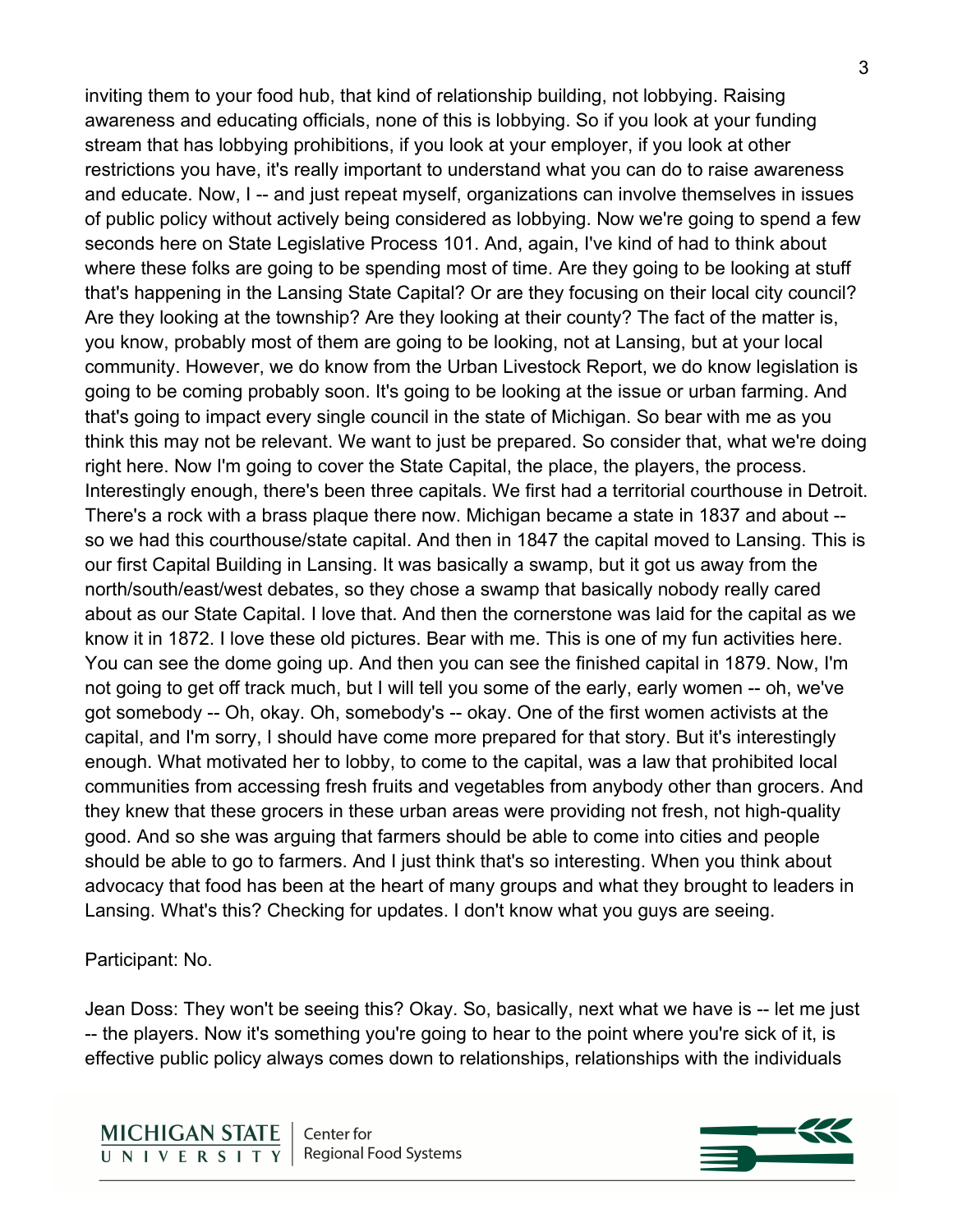that have the title -- mayor, city council member, state representative, state senator, and their staff. So let's look at who's at the State House. Now, first of all, one of the things that people do a lot is they say, oh, Congresswoman, you know, Congresswoman or Senator Stabenow. Those individuals are in D.C. We have State Representatives and State Senators in Lansing. We have 148 Legislators. In the south end of the Capital Building, in our State Senate, there are 38 members. In the north end there's 110 members. And you can see here just how many Standing Committees and Appropriation Committees we have in both chambers. There are Joint Committees. We have nonpartisan House Fiscal Agencies and Senate Fiscal Agencies. And, of course, then there's the Administration and the Administration's Department. Now right now, we're in the 98th Session. I often will tell people, let's say you turn on a basketball game and you know the two teams that are playing. You can see the score. What's the next thing you want to know? You want to know how much time's left on the clock. And the same thing applies to the Legislature. The Michigan Legislature is full-time. You've heard of other states that have part-time legislatures. We are full-time. We work in two-year blocks. Bills are introduced starting the first day. And I actually had a bill introduced on the last day of a session. My sponsor said, "I don't understand why you want me to do this." But I wanted to do this because you kind of stand near the head of the line the next session to get your bill introduced. But anyways. So bills are introduced throughout those two sessions. And if you're trying to pass a bill, that clock, that shot clock that's running for two years, as it runs out, the clocks are not your friend. As you're trying to kill a bill, as you watch the clock run down on two-year session, the clock is your friend. And in our House, right now it's always really important to understand the political landscape. I was so naive when I got to Lansing. I can't even tell you. I really thought you had to declare Republican/Democrat just to run for office, you know? Just to be on the ballot. And I thought once you were on it, once you were sworn in and came to Lansing, those little D or R, or red or blue, meant nothing. Uh-uh. It is the anatomy of the organization. It's the anatomy of leadership. It's the anatomy of way decisions are made. And right now it is solidly red in Lansing. We have 63 Republicans in the House. We have 27 Republicans, and a microscopic Democratic caucus in the Senate. And, of course, our Governor's Republican. Now I'm showing you pictures of our gorgeous Capital. And I want you to imagine at one time all the state government was in the State Capital. And, in fact, we have the State Supreme Court chambers in the State Capital, which now is used for Senate appropriations. There's actually a Treasurer's Office in the State Capital with a massive bank vault. But, obviously, state government has grown. And in Year 2000, at the corner of Capital and Ottawa, this gorgeous House Office Building was built. And it's named after the first woman to ever serve in the House, Cora Belle Anderson. She was a woman, part Native American. Served one term before her own party challenged her and got her out of office. Just to think about that. Here's our Senate. Now this building, this is the Farnum Building. It's on the corner of Allegan and Capital. And both of these buildings -- if you stand at the front steps of the Capital Building, you kind of look to the left, you see the House; you look to the right, you see this Farnum Building. Supposedly it has asbestos and all sorts of problems, and they're

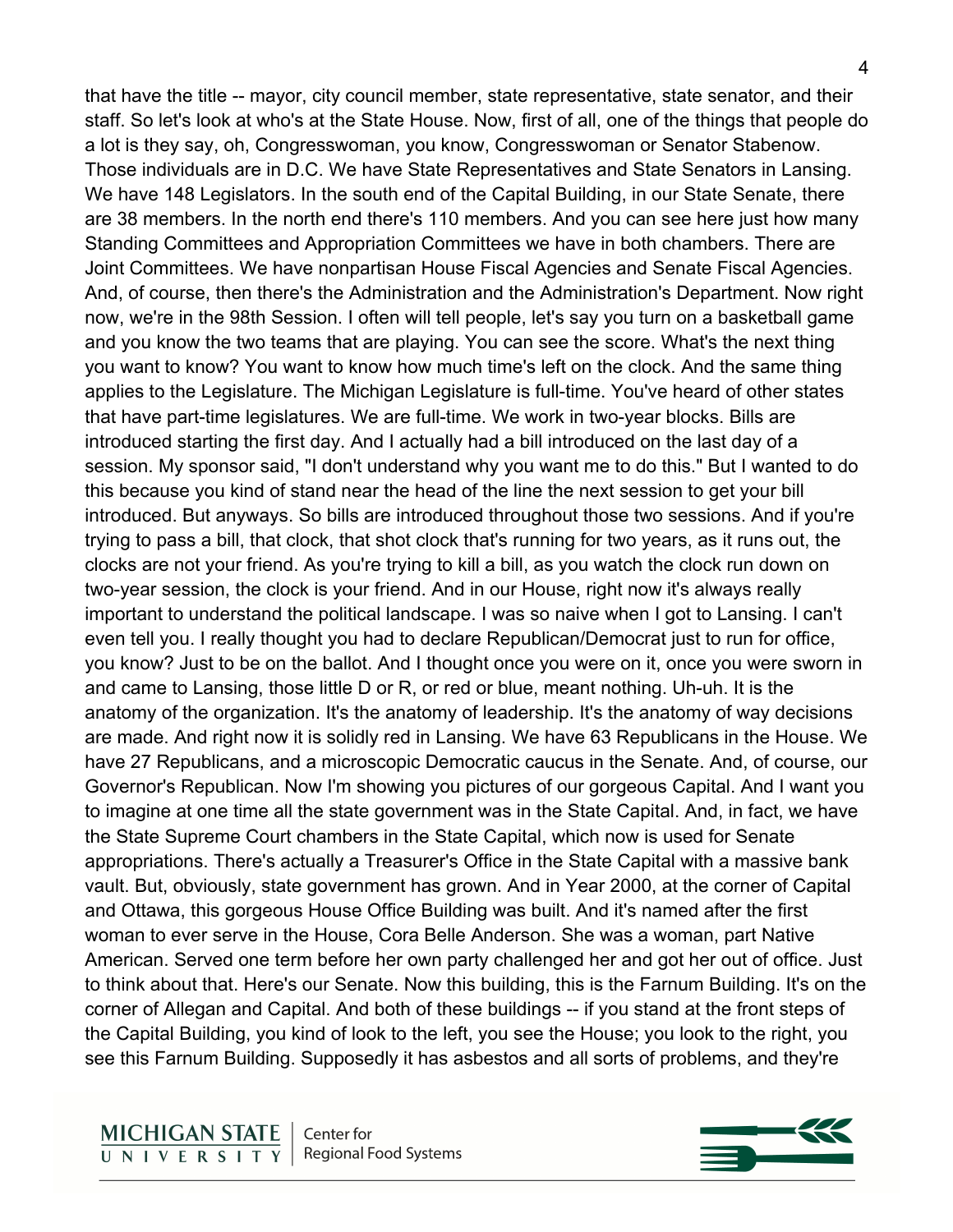trying to sell it and get rid of it. We don't know if it will still be on slideshow in 10 years or not, but there it is, so. And you can see Senate seats are much, much larger. I want you just to consider if you were the State Senator representing the 38th District, that's Senator Tom Casperson. He's got a logging business. I want you to think about the fact that for Tom Casperson he is closer to seven other state capitals than he is to the Michigan State Capital. And that's true for many of our [inaudible] legislators. So let's talk about the process. I want you to know I spent time on this this morning just so that you could hear this. Oh, please play, please play.

Okay. So you're so impressed with me here. Okay. So let's think about this. In a -- remember we talked about that two-year legislative session. We're about halfway through the 2015/'16 legislative session. There's close to 5000 bills introduced every session as well as budget bills. They're all bills. And in that time, only about 20% of the bills ever actually succeed, ever actually pass that finish line, get signed into law by the Governor. And it's interesting because this has been pretty consistent over time, and it applies to Congress as well. You find that's pretty much true. Although I think it's probably even more difficult in Washington, D.C. But the ideas for bills come, even though a lawmaker, a legislator, is the only one that can introduce a bill, ideas come from all sorts of places. And, in fact, as we go through this process, I want you to understand the really unique partnership that occurs between, that exists between elected officials. You know, my expertise is the State Legislature, but I'm sure it's true at every level. These elected officials, they depend on citizens to come to them with problems and solutions. And it's that dynamic relationship that I find the most exciting in my work, is that it's not -- its lobbyist is out here, and legislators have to protect themselves from lobbyists or from advocates. What I love is that I come in and I -- you know, advocates with me and we can describe what's going on in a community and say, you know, in another state, in another community, in another school, this is what they tried and they think we should try that. And it's that dynamic relationship that is what you will find if you haven't already started doing this that is so much fun. In the legislative process, a bill has to go through the same steps in the House and the same steps in the Senate. So you have a committee that is supposed to specialize, or the House Insurance, House A. This is the place where the public, by our constitution, is expected to come forward and provide comments and testimony. And, by the way, when I use to provide testimony and, trust me, we're going to be talking about providing testimony at some point, probably this year, I don't -- this is not a courtroom. You don't put your hand on a bible and swear. It's just you're giving comments; you're giving your reactions to a piece of legislation. But the committee is where that's supposed to happen, okay? Most bills get assigned a bill number. They are assigned to a committee where they are dead. So looking at what bills are going to be heard or not heard, that's the Committee Chair. And that tells you the power of the Committee Chair. It can take just one Committee Chair to kill your bill, and this has happened to me, session after session. Then if you're lucky enough to get a hearing, you're lucky enough to get a vote, you're lucky enough to pass committee, then it goes before

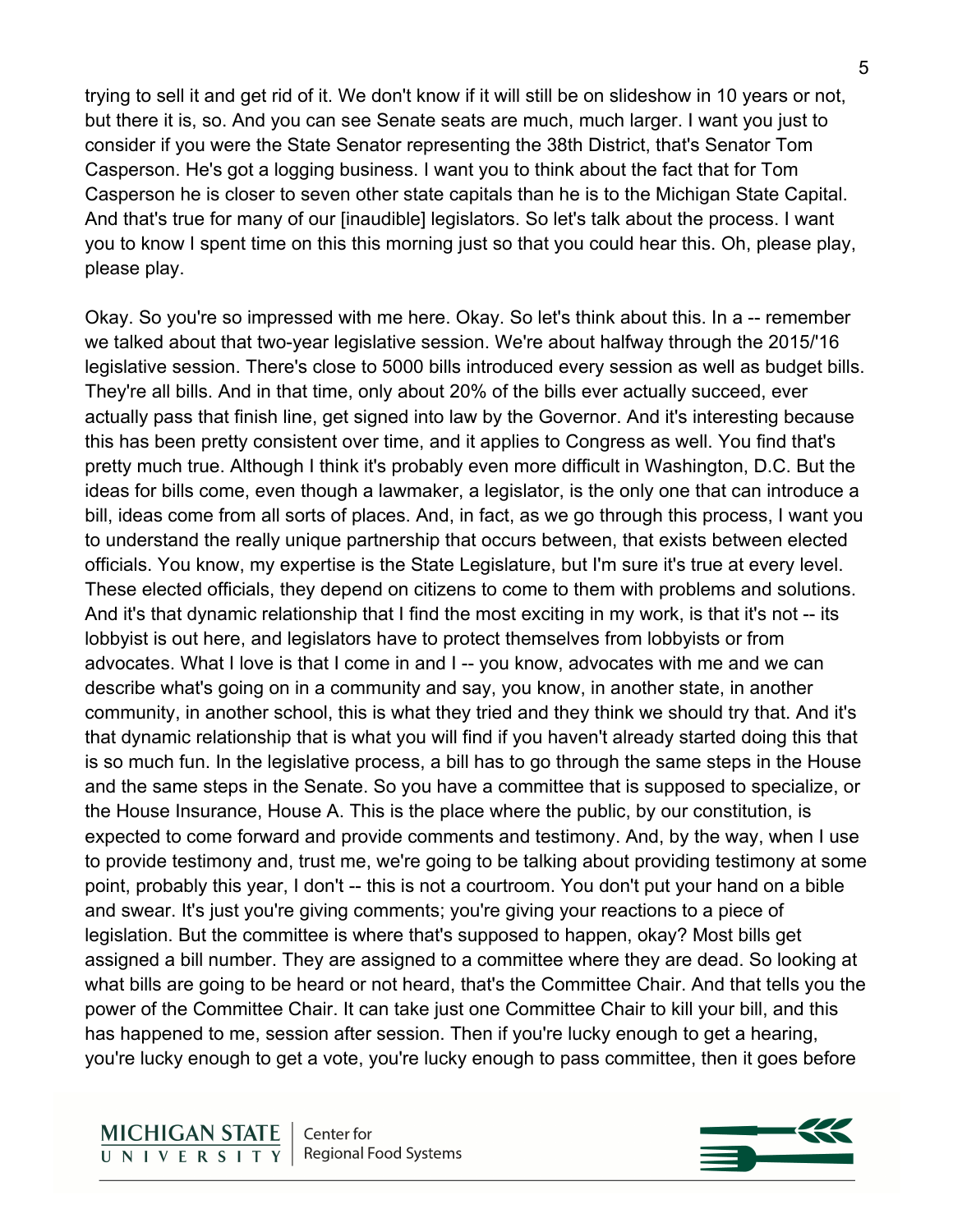the full chamber, whether it starts in the House, that would be the House. It has to repeat that entire process over in the Senate. So if it was the House Ag in the House, it has to go to Senate Ag and pass the Senate. And the, of course, we have to always consider where's the Governor on this issue. Now, it was so funny when I was doing this, I was trying to find a nice schematic of how a bill becomes a law in Michigan. And you can find this all over the place. But the most beautiful schematic, wouldn't you know, came from MSU Extension 4H Youth Development. So there you go. It's a good thing to take a look at. There's some things that add to the confusion like we're on second reading, we're on the third reading. You know, those are things that -- the best way to learn this stuff is to do it. It's easy to intellectualize the legislative process, but once you're concerned about a bill, that's when this stuff becomes more real, and we can certainly talk about it. And I guess I just want to offer that one other thing about things about the council, the way things have been set up by the Center for Regional Food Systems is that you have Megan, you have me, you have Rich, you have Liz, you have folks here who are available to you as resources and, you know, that's one of those things I want you to remember. I'm never going to say, "Oh, my gosh. People are asking me too many questions before calling me." You know, Liz and Rich are the people, and if you have a question for me, I want you to, or Megan can get a hold of me anytime. This is something you should feel free to ask. Okay. Now I'm going to, I refuse to do any training without talking about the thing I hate the most, which is called term limits. Michigan has these hideous things they voted into our state constitution, early '90s. They are lifetime term limits. You can see I'm getting worked up. Our House terms in office -- every State Representative serves a two-year term. I want you to think about that for a second. Can you imagine if your job expired at the end of every two years, okay? And you had to run for office? Ach. But what makes it worse is these folks are limited, lifetime limited, to running for office three times. And if they win, they can only serve three terms or six years in the House. Now I want to tell you something. Before term limits, six years and you were still some little chump in the House, and you were supposed to be quiet, sit in the corner, and listen to the experienced legislators. There was never a Speaker of the House that had only served four years. There was never a Committee, a Chair of Appropriation, that only served two or four years. Our Senate term limits, Senators serve fouryear terms, a little bit better. Their lifetime limit, two. So I get a State Senator. I get to educate them for a maximum of eight years. My House members, I get them for six years, to educate them, work with them. And I've got to learn about my groups, my advocates, and right now, this year, we have 41 members who are rookies in 2017. Twenty-seven of the 38 Senators will be new, and our Governor will be new. Now I want to just tell you, don't freak out because, frankly, almost every Senator with an exception, started out as a House member, got turned out, and is looking around for a job, and says, oh, look it, there's a Senate seat. I'll run for the Senate. So

term limits really changed my job. Maintaining relationships is just incredibly hard because, as I said, just when you get to the point where -- oh, we got somebody who says the video is cutting in and out. Okay. Are others having this problem? Thank you, [inaudible], for letting us know that. Hmph. Okay. Let us know if you're having -- if there's technical problems here. So

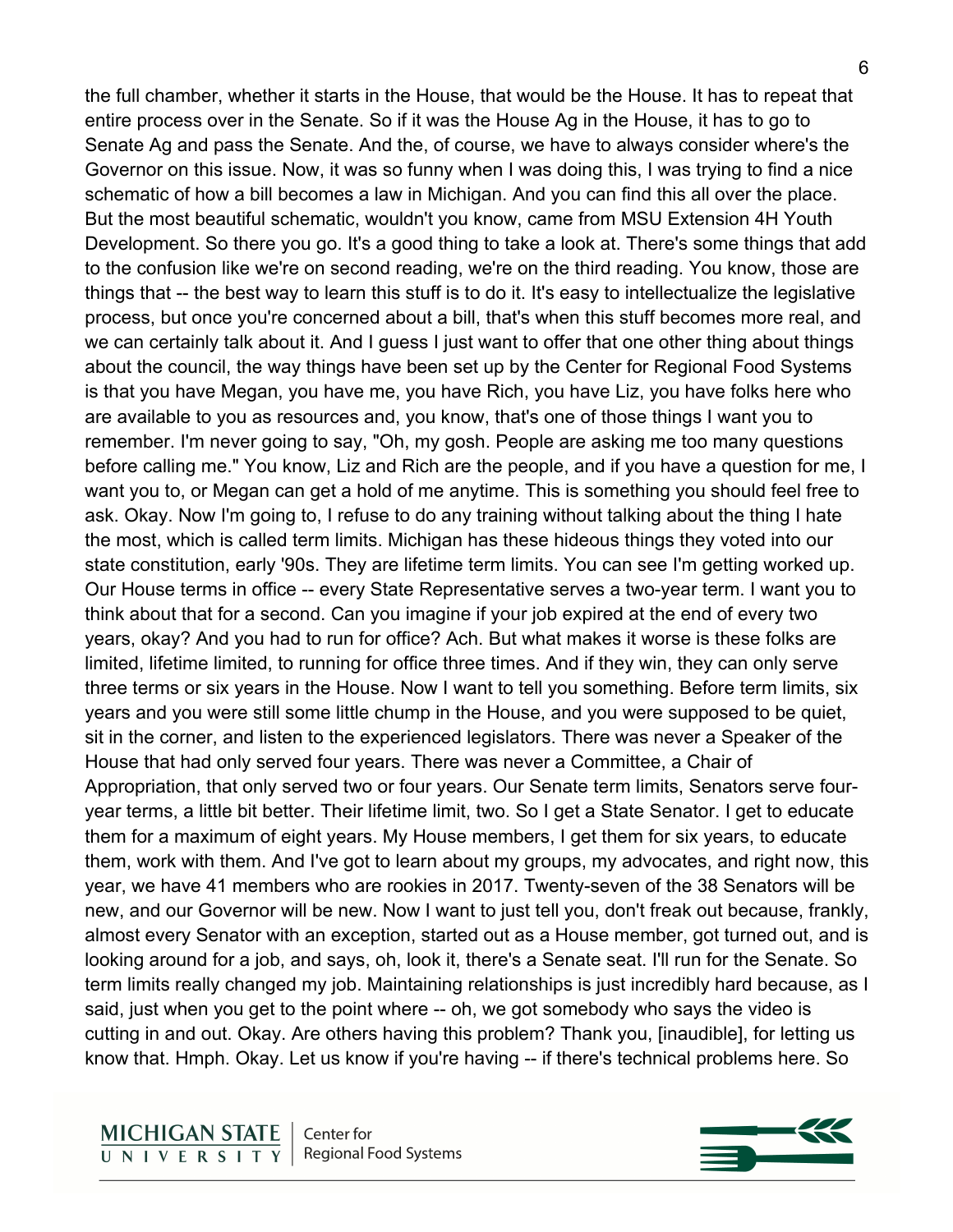maintaining relationships is incredibly hard with this revolving door. There is no institutional memory. I have much less time to get to know lawmakers. It used to be Megan would come to town and I would say, "Oh, your State Representative is Chuck Erwin and, you know, he really likes to eat a Kewpie's. And you know, he has talked to him. I would know more about the legislator than the local voter would know. And this all got turned on the head. Here this fancy lobbyist has to turn to Megan and say, "Okay, tell me about your State Rep. You knew him when he was on City Council." And so it really amped up the importance of local advocates. The thing I would say, and you're going to hear more about this as time goes on, is our legislative districts are -- okay, we got -- thank you. By the way, videos cutting in and out and I'm just -- I'm looking at what you're saying. Okay. I think I'm hearing and seeing about 80%. Hmm. Has the -- has it been recent? I know we had a couple of messages that that Internet connection was unstable. Probably five or so minutes ago. I don't know if there's a whole lot we can do about it [laughter].

#### Participant: No.

Megan Masson-Minock: Okay. So let us know if it keeps happening I guess.

Jean Doss: Yeah. Thank you for letting us know. We're not entirely sure what we can do about it. Hmm. Okay. Liz Gensler: Yeah.

Jean Doss: Liz is thinking about it. I'm going to keep going. Liz is going to try to work some magic. So as I was saying, that one of the things to understand about Michigan, and I think this is true across the United States. The process by which we draw the boundaries for our state seats and our House seats has become so highly technical and controlled by whoever party is in the majority that seats are drawn in highly partisan fashion. So in other words, they -- the party in control of districting creates as many districts that a majority, their party, and few districts are majority of the other party. Liz has got some magic she's working here. We think this might help. And I'm watching her instead of doing my thing here because it's kind of fascinating. Okay. She just plugged in this green cable. We're going to see if that works. Okay. So what I'm saying about this is a lot of people -- you know, it's kind of interesting. People who consider themselves really engaged vote in the General Election. And they're really proud of voting. But the Primary that comes along in, you know, in August when folks are on vacation. People don't vote in the Primary. And yet the vast majority of elections in Michigan are determined in the Primary, not in the General. Now -- so, for example. And I don't mean to be crude or crass or rude but if Jesus Christ ran as a Republican in Detroit, Jesus Christ would lose. It's who won the Democratic Primary in Detroit. If Jesus Christ ran as a Democrat in Grand Rapids, Jesus Christ would lose, okay? That's what we mean when we say that most elections are decided in the Primary. And I know, we don't do electoral advocacy, right? So you're thinking why is Jean talking about this? I can't do this stuff. Uh-uh. Even though you

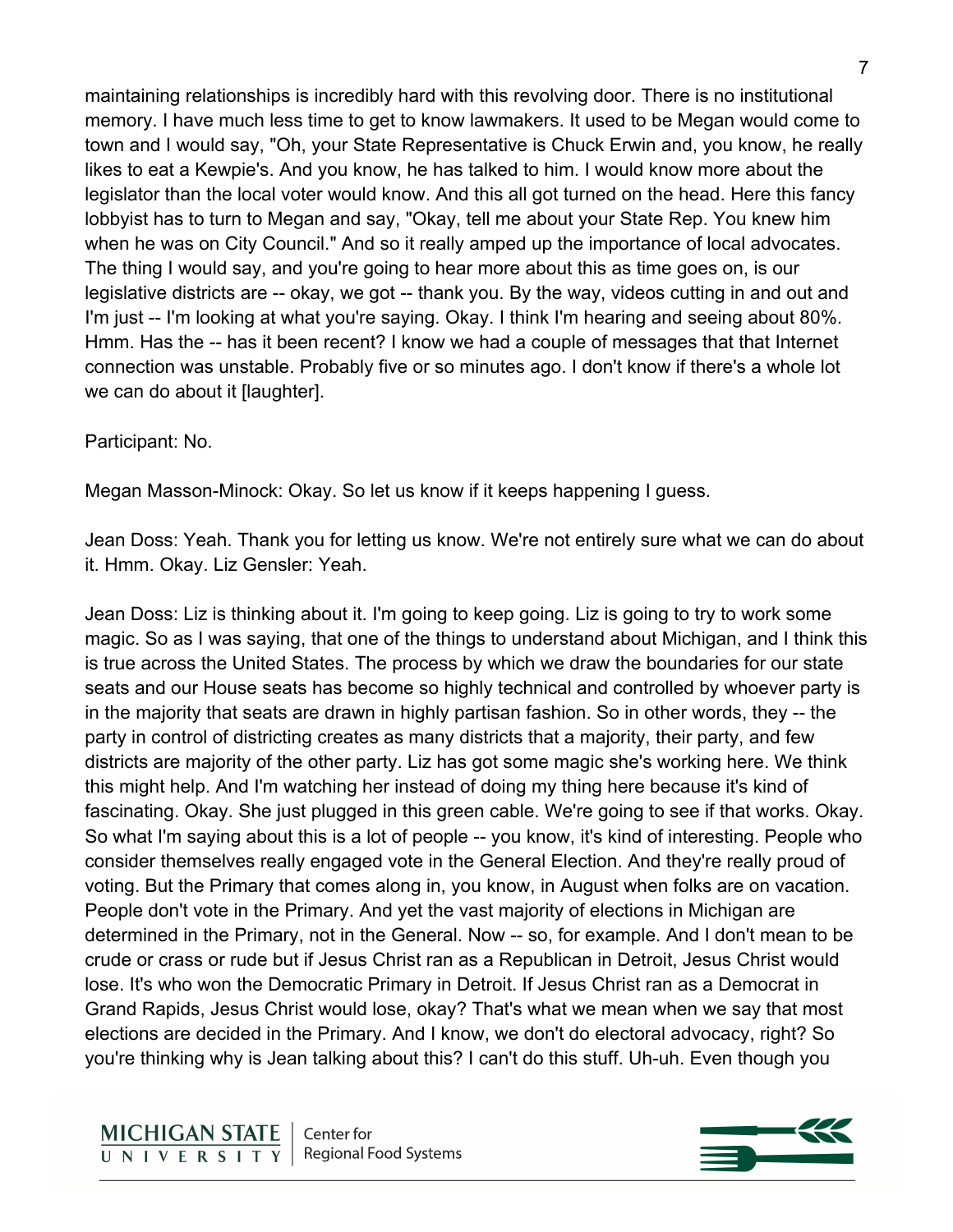can't do electoral advocacy and maybe you can't do lobbying, you need to be politically savvy, and that's why I'm hitting some of these issues. And, trust me, this boils down to the minds and the motivations and -- of your local elected officials, too. Okay. So now we talked about how it works. But let's talk about how -- you want me to take a break? Oh, I'm sorry.

Megan Masson-Minock: So -- so really quickly, is the quality better now than before? And also we are recording it and we will share the recording so that folks can see the whole thing without interruption at a later date.

Jean Doss: Oh, I'm narrating [inaudible].

Megan Masson-Minock: It's not cutting out as much. It seems to be better that you --

Jean Doss: Okay.

Megan Masson-Minock: All right, good. So while we're paused, are there any questions that we have for Jean before she gets into the Boiler-room of the State Legislature? All right. Let's see. No, 13. So we're going to take silence as agreement. And we're going to go forward and then we'll talk a little bit more about State Legislature and how it really works behind the closed doors, and then I'll talk about municipal government.

Jean Doss: Oh, okay. All right. Thanks. And thanks, everybody, for your patience.

Megan Masson-Minock: Wait, there's another woman.

Jean Doss: Ah.

Megan Masson-Minock: So, real quick. I love all the women's history.

Jean Doss: Yeah [laughter]. Okay. Yeah [laughter]. All right. We're actually having fun here. I mean, you have to have fun. You don't control everything, but -- okay. So let's talk a little bit about how it really works, okay? I got to tell you a story. Now, remember, I got this -- I kind of fell into this job. And I was really hoping that my bosses wouldn't realize how little I knew. I was hoping I would get my business cards ordered. Let me get myself ensconced before they figure out I really don't know what I'm doing. I've done advocacy, you know. But I had never done lobbying of the State Legislature. And I heard there was this old State Senator who was old then. He's still around. And he was going to talk about how effectively lobby. And he's been a member of the cancer caucus which we call the smoke that is at the Capital. And I went to hear him. And he said [clearing throat], "You know, it's a lottery. All you got to do is be able to count to 56 and 20." And you will hear that from the old-timers especially. They'll tell you, "Hey,



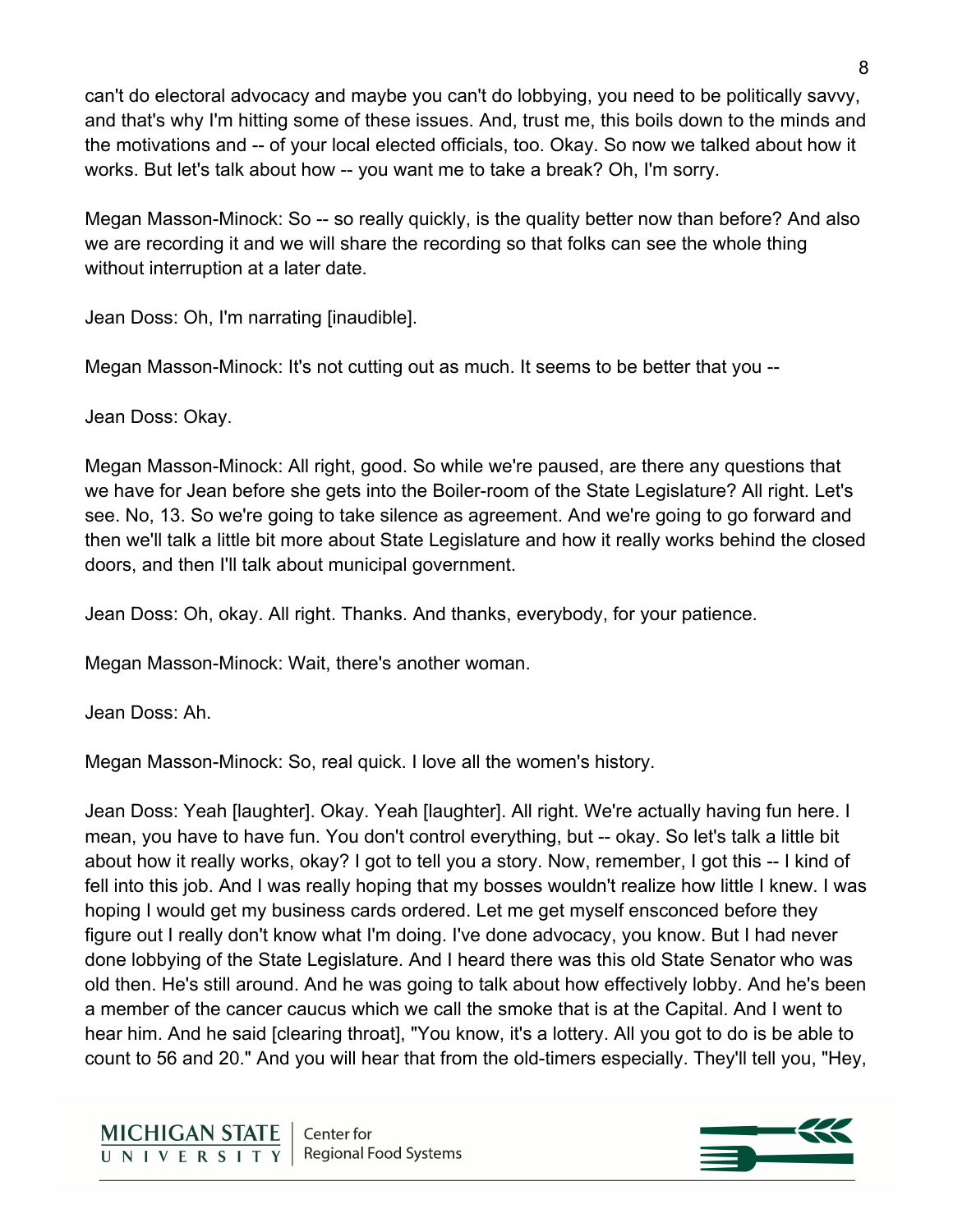you got to be able to count." They're not saying that to their colleagues in the Legislature. They're saying that to the advocates. They're saying that to the lobbyists. It's very interesting. We turn to you and say you've got to be able to count. So what's the magic of 56 and 20? Fiftysix and 20 -- you have to have a minimum of 56 votes for a bill to pass the House. And you've got to have a minimum of 20 votes for a bill to pass the Senate. And I think Amy Zaagman is one of my -- she rose. She's a young woman. She was in the Senate. She was the Chief of Staff to the first ever female Senator to lead the Senate Health Policy Committee. She's now the Executive Director of the Michigan Council for Maternal and Child Health. And I love this quote. "Elected officials don't have power. They count power. And they depend on advocates to help them negotiate a balance of power among competing interests." I've got a bill that's up in House Regulatory Reform. We had two hearings which is -- that's pretty decent to get two hearings. And the Chair said to me, "I'm going to hold off. I'm not going to have a vote until the fall on your bill." And what's going to happen very soon is he's going to say to me, he's going to say, "Do you have the votes?" And it's not that he won't exert some leadership, but he sees this as very much a partnership between I'm doing my part, but your part is to reduce the conflict, make amendments, make compromises. Do what you have to do to get to the majority of votes needed to get this bill out of committee. And I think that this is something that happens a lot. Back in the day when we were trying to get universal healthcare -- don't laugh, that's how far back I go -- I ran into people that would say to me, "This year, Jean. This year we're going to get universal healthcare." And I don't want to be a buzzkill and I don't want to discourage people because hope and enthusiasm and belief is also critical to being an advocate, but you know, there's just some issues that they're not going to win, you're not going to win. It's just not feasible right now. Now I happen to think I've made a career of taking on issues where people have told me, ah, no, never happen. But it is your job as an advocate to recognize right now there's no way this particular bill can probably pass the legislature. So what do we need to do to create the environment in which it is feasible? And this is something -- and I'm going to tell you. I've done this a long time and I have a lot of bad days and I'm a crier and a screamer, and when I'm really bad I call [inaudible] and have to apologize. But I can tell you my worst days. What I love is that these elected officials, and they're mostly really good people who want to do good things for their community and for the state, they really don't hear from a lot of the voters in the district. They get one letter, but they know there may be a lot of other people that feel that way but only one person took the time to send an e-mail or a letter. If they get 10 letters on an issue on a bill, it's practically a mandate. That should make you feel good as an advocate. That should make you feel good to know that you don't have to quite your day job. You don't have, you know, devote your whole life. You can do -- you know, you can do what you can do and it can make a great impact. Just because so few people -- so many people are cynical. So many people feel powerless. That when you take even the smallest steps on an issue, and again, I'm telling you, this tracks and applies at every level of government -- from the very smallest -- we're talking PTA, school board, city, county, township -- all the way to the State Legislature and Congress, that so few people actually take the time to treat their elected

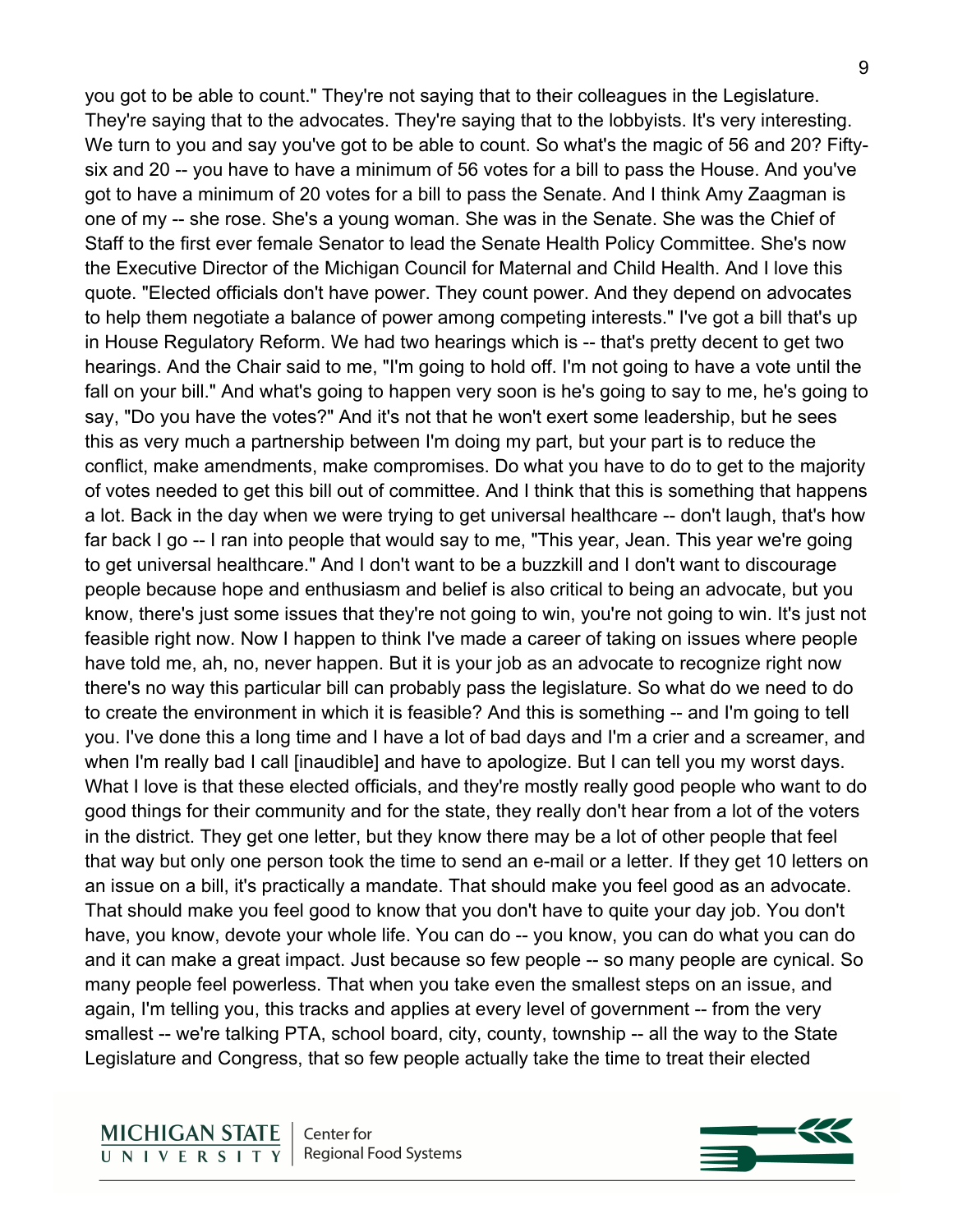officials as you've been elected to represent me. So I'd like to share my views with you. And Legislators will tell you, this is kind of an old-timey phrase, but they'll say, "Hey, Jean, you dance with the one that brung you," which is his or her way of telling me I'm not hearing about this back in my district. And I'm not -- you may come to be and tell me this is something that I need to vote for. But I haven't heard that this is a problem from anybody in my district. So that gives me hope because it means that they still see it as their job to listen to the people in their district. So here we have the numbers. Can you count? Do you have 56 votes in the House? Do you have 20 in the Senate? And, oh, by the way, don't ever forget you got to get one signature. Megan's going to talk here about a second, and remember, can you count? I'm looking over at her. This applies at the local level as well. So with this, I'm going to turn it over to Megan. This is a good place to pause. Do folks have any questions or concerns? I'm just going to turn this over. I don't want to un --

Megan Masson-Minock: Well, some of the questions might be for you, so let's see if there's any other questions specifically about State Legislature. All right, so --

Jean Doss: Okay, cool.

Megan Masson-Minock: -- let's switch seats.

Jean Doss: Let's switch seats.

Megan Masson-Minock: All right. So I'm going to talk about municipal government and the players. And by municipal government what we mean, what we mean as county government and then also at your local level which may be a township. Or it may be a city or a village. And all of those are enabled differently by the state and have different folks who are active. So I'm going to go over briefly and what I'm really going to encourage you to do, though, is in your city, village, county, township, to find the charter that enables that municipal government, and then find out who everybody is, what their voting power is, and when they are elected, and in what matter, because that city charter or that township charter is going to have a lot of information on that. But, basically, in any municipal government you have an Executive Branch and a Legislative Branch. So if the City Council, a Township Board, or at county you have the County Board of Trustees. Executive Branch, it varies at the county. Sometimes you have an Administrator; sometimes you don't. But always an Executive Branch in cities and villages you have mayors. And in townships they're called supervisors. All of these areas of government are enabled by the state to have Planning Commissions and Zoning Board of Appeals. The Planning Commission acts as a recommending and administrative body. So it almost acts as a committee dealing with [inaudible] in terms of -- and they have to recommend things to the Legislative Branch to be approved. The Zoning Board of Appeals is a Judicial Branch for zoning. And also throughout -- and, again, you need to go back to that charter. There are these

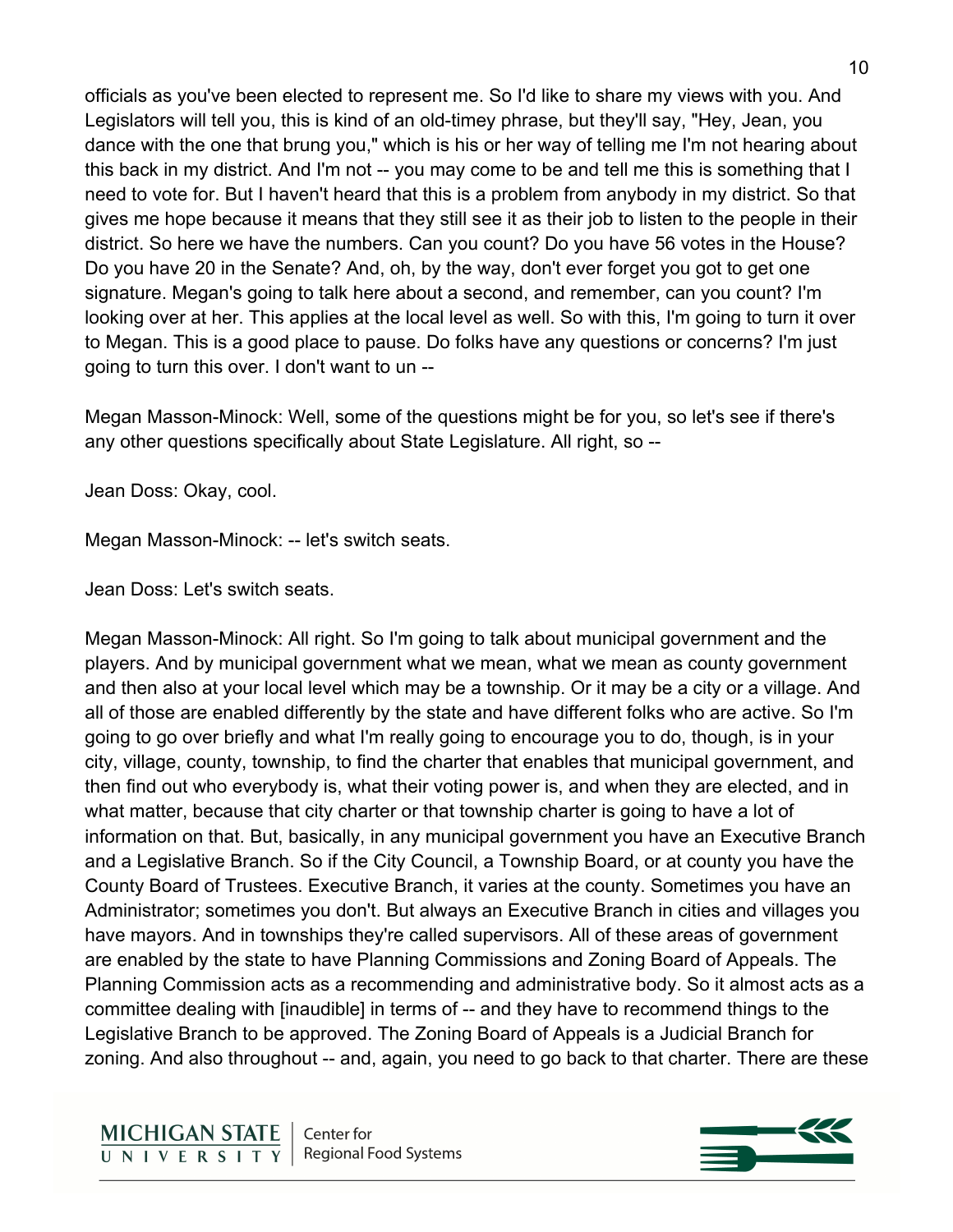judicial bodies kind of riddled throughout municipal government on tax appeals. There may be things on signs, if sign ordinances are different from [inaudible] the zoning, et cetera, et cetera. Also they'll have a myriad of committees. Most will have a Parks and Recreation Committee, and that sometimes comes into play when you're dealing with food, food systems, and urban agriculture. Also your municipal staff have a lot of input in a different way that they are from the state level because they're just much closer to these publically elected or appointed officials. So the Department of Public Works -- that's all the pipes in the streets. Planning which is what's going on with land use. And the Community Development, Economic Development, and Parks. Also sometimes your city has a day-to-day executive. We have a City Manager or Township Superintendent. They are hired by municipalities but they administrate the day-today, and they're more like the Chief Executive Officer of the municipality. And then the City Council and Mayor become more a board and the Mayor becomes the Board Chair. So how they work is that they usually go on a fiscal year. You're going to want to know what your fiscal year is. Sometimes it's March to March. Or sometimes it's July to July. Sometimes it's actually the calendar year. But that's important for you to know in terms of how they're sending things through. Their sessions don't necessarily end like the Legislature, but what that fiscal years and how they spend their money in the budget affects what they do and what they have time and space to do. So one of the things to ask is that executive. Is he or she a Republican or a Democrat? In the legislative, what are the sides? And, again, kind of what Jean said on township board, one of the township board trustees I knew. He also sat on a Planning Commission I staffed. He said, "It only takes four vote, four votes win." Because on a township board you only have seven votes. And the Supervisor, while it isn't a leadership position, and Mayor. Usually they don't have a veto like the Governor does. But they are usually seen as a leader, and more often than not a lot of times the Legislature --the City Council members or the Township Board Trustees will go the direction of the Mayor if they feel that that fits in with what they want. And, again, not ever municipality is the same. And, also, after each election cycle, each of them aren't the same, too. So you're really spending time to get to know them, attending to meetings, for even watching on cable access, you'll learn a lot about how your local municipality works. Again, also to know when's the next election because that affects how people are acting. And then also know that founding charter of your municipality. That will lay out what the different responsibilities are, what their different terms are, and also which committees or Planning Commissions, or CBA's, what their powers are and how those feed into the public policy-making decision. Also you need to know the bylaws for each body if you are interacting with those bodies because that says how they make rules, how they vote, how they meet. So, for instance, I've worked with lots of Planning Commissions who will say, "We don't make good decisions after 10 o'clock at night. We start at 7:00, so at 10 o'clock at night we're going to take a vote whether to extend or not." Well, if you're number three on the agenda, and it's 9:30, you know, you're going to be at a point where you think, maybe it's going to be the next meeting. But that a lot of times, and especially in smaller communities, that means a delay of a month. So without knowing that, and then when you see where you're

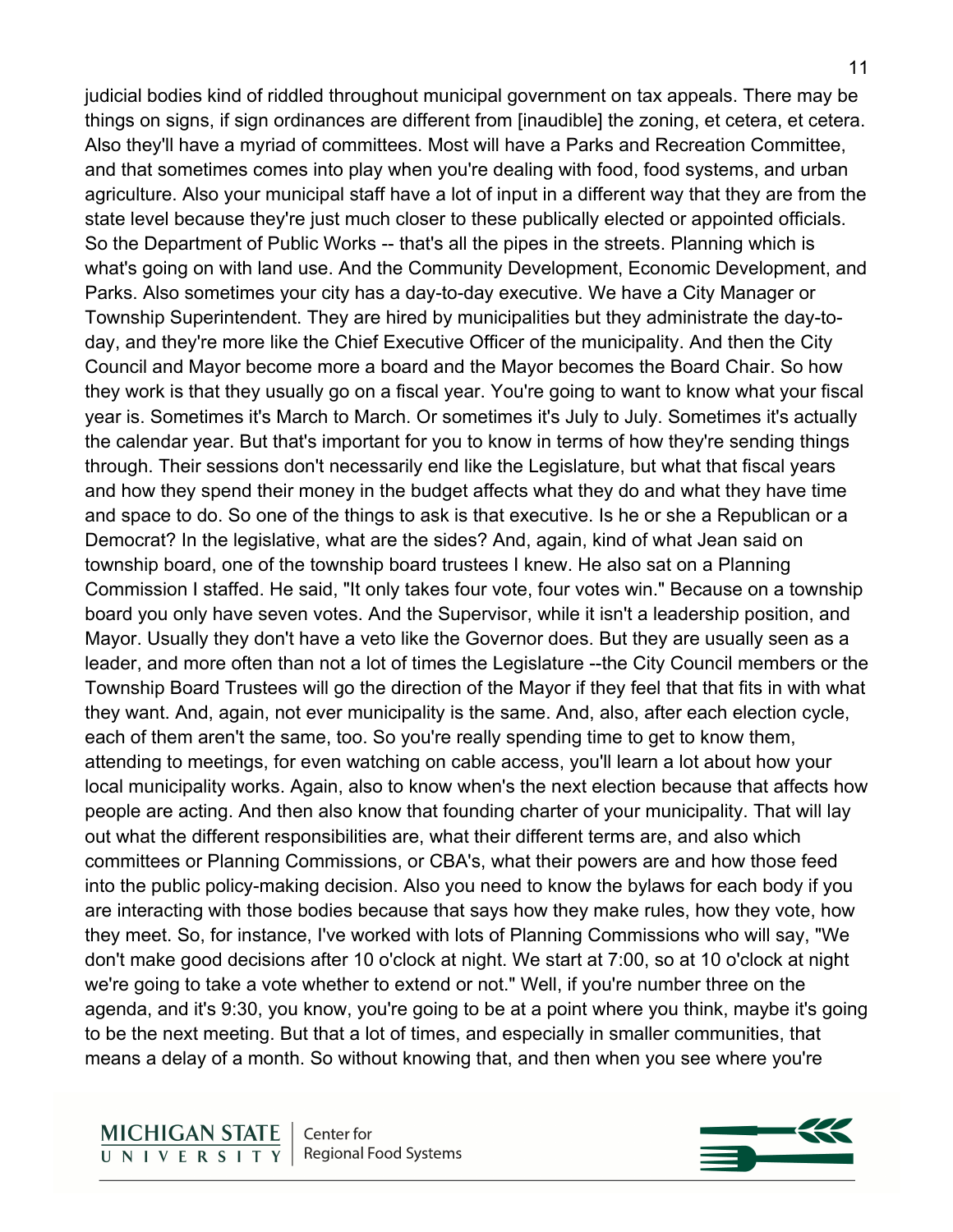placed on the agenda, then you're going to know when that decision is made. And while these things seem like small things, when you're getting into deadlines, and I've worked with also local advocates who are getting a special land use or whatnot, you might have a [inaudible] ready to go up on your urban lot, and the delay of a month is actually a big deal. So, in terms of how does this municipal government, how does that process work? And I also put up on here, in terms of the pictures, a picture of the City Hall in Ypsilanti. But also a township hall. And this is in Hudson, Michigan. And they are, you know, cities and townships have different constituencies and different ways that they act. The city of Ypsilanti, they have a lot -- they have staff, they have paid staff, and they can do a lot more than Hudson Township which is all volunteer run. They don't have any paid staff. Anything that needs to happen on the municipal level, the county takes over for them, like their tax assessment. How does ordinance adoptions or amendments work? If they are typically developed in the committee or by the Planning Commission. So the City Council or the Township Board might have a committee. The ideas come from those elected and appointed officials, those come from citizens. They'll come from businesses within the municipality. They'll also be generated due to nuisance problems. Something keeps occurring. Special interest groups and staff actually will bring things forward to Planning Commission or to City Council. And that actually also happens a lot when they're talking about the budget of the local municipality. If it has to deal with zoning, the Planning Commission recommends after a public hearing. And that's important. So that Planning Commission often does the bulk of the work. And they're required to have the public hearing by state law, and that's the time when it's really important to show up and hear your views. And it's also important even before that when you have the germ of the idea, if it's the Planning Commission or the City Council, to go there during public -- hearing public comment which they have to have for every single meeting, and they -- look, this is an issue in our community, or this is things [inaudible]. The Legislative Branch may have a reading. They always have a reading. They may have a public hearing. Again, it depends on their charter. And they may have two hearings. So know that municipal process, even sketching it out as a flowchart like the 4H document that we put up earlier, that's important to know. And, again, it depends on the municipality if the Mayor can have a veto. If you're in a township, the Supervisor doesn't' have a veto, not by state law. But a village or a city, that absolutely they could have that sort of power. Again, I mentioned the budget before for municipalities. Usually that budget development starts three to four months before that fiscal year starts. And this is really where a municipality starts its priorities about what it's going to do, especially if it's going to take on any new public policy. And those come, again, from that group of folks we went through before. Again, that Legislative Branch has a reading. They may have a public hearing. They may have two reading. And it depends on the municipality if the mayor can veto. Now, how does this really work when we get down to brass tacks in a municipal environment? Again, that quote still resonates about have and count. And they're in that act because it's the right thing to do. But it's also right and feasible. And then it's your job as an advocate to educate them about what the right things are and how it's feasible. And I've amended what Jean said in terms of a

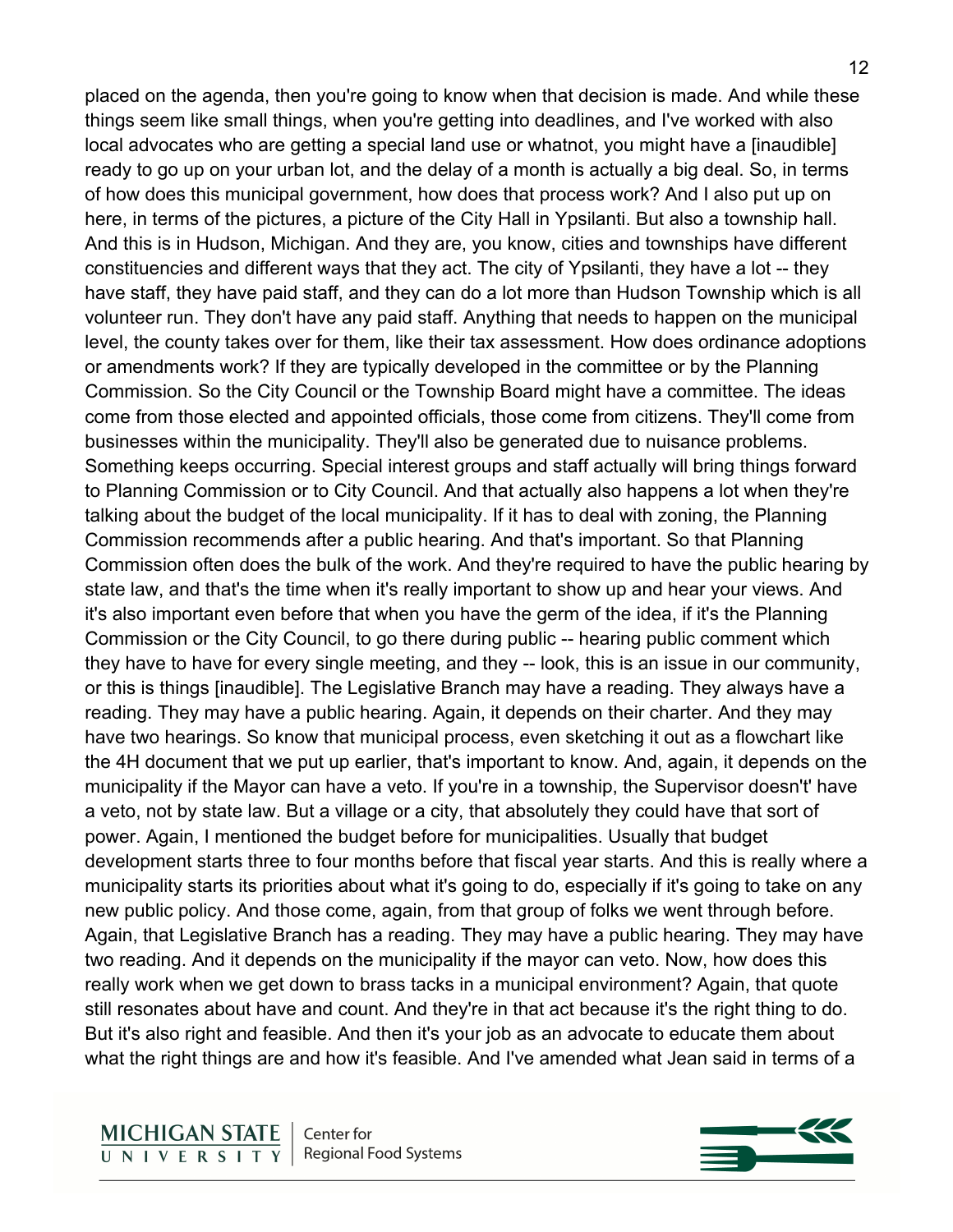letter that, you know, it's not 10 letters that is a mandate. It's 10 people showing up at a public meeting. And I work in planning consultant for 15 years now, probably staffing about 20 different municipalities in Michigan. And when a crowd of more than 10 people shows up, everything stops. And people really -- that elected officials and those appointed officials, they will really listen, even if they have had a year-and-a-half of work into it, or two. One of the things that you need to know, though, in the municipal [inaudible], that this process is slow. So if it takes three to four months to do a budget, you can see how long it might take to do a backyard chicken ordinance. And speaking of backyard chicken ordinances, that's something that you will need to try multiple times. Anything where there's powerful interests or powerful emotions on either side, again, it's creating that atmosphere where it is feasible. So discussions beforehand about -- with both sides, and airing those views and trying to find the common ground, that's really important. And I think, you know, you just need to look around the different things with urban agriculture and for some folks it's really -- it's something that they don't want in their midst probably. And for some people, it's something that they absolutely want. And so that passion on either side is really hard sometimes for municipal officials, elected and appointed, to navigate. Also to know that every public meeting allows for public comment according to the Open Meeting Act. So you can go to any municipal meeting -- Parks and Rec Commission, City Council, Township Board, Planning Commission -- and there should be a time and space for you to show up and to discuss what you want to discuss. Also, a lot of times, if they have a paid staff, coming in, making an appointment with that paid staff, and telling them what your idea is or what the advocacy point is, or what the policy change is - they're going to give you very good advice on a one-to-one basis about how the best way is to navigate that. But the bottom line is to check out the municipality's charter and really know how many votes are needed and what that process is. So at this point, before I turn it back over to Jean, I just wanted to ask if there are any questions or comments in terms of your -- about local policy advocacy at the municipal level. I know also there are some people who have a lot of experience doing this, and so if you could, feel free to share anything you'd like. People are still awake, right [laughter]? Okay. Well, as we go through, if there's something you want to share or if there's lessons learned that you really feel it should be part of the report that we send out to the whole network that you would like to share, please send them to us. All right. I'll turn it over to Jean.

Jean Doss: Megan, that's great.

Megan Masson-Minock: You're welcome.

Jean Doss: That's really great. Okay. I'm sort of opening up my toolkit. And a lot of the things that we're going to talk about the next half, these are things that, if I don't do this, and sometimes I skip this step myself, I always regret it. It's a kind of, you know, what's a simple tool to rounding yourself, rounding yourself, and as an advocate, even in a very, very long-term

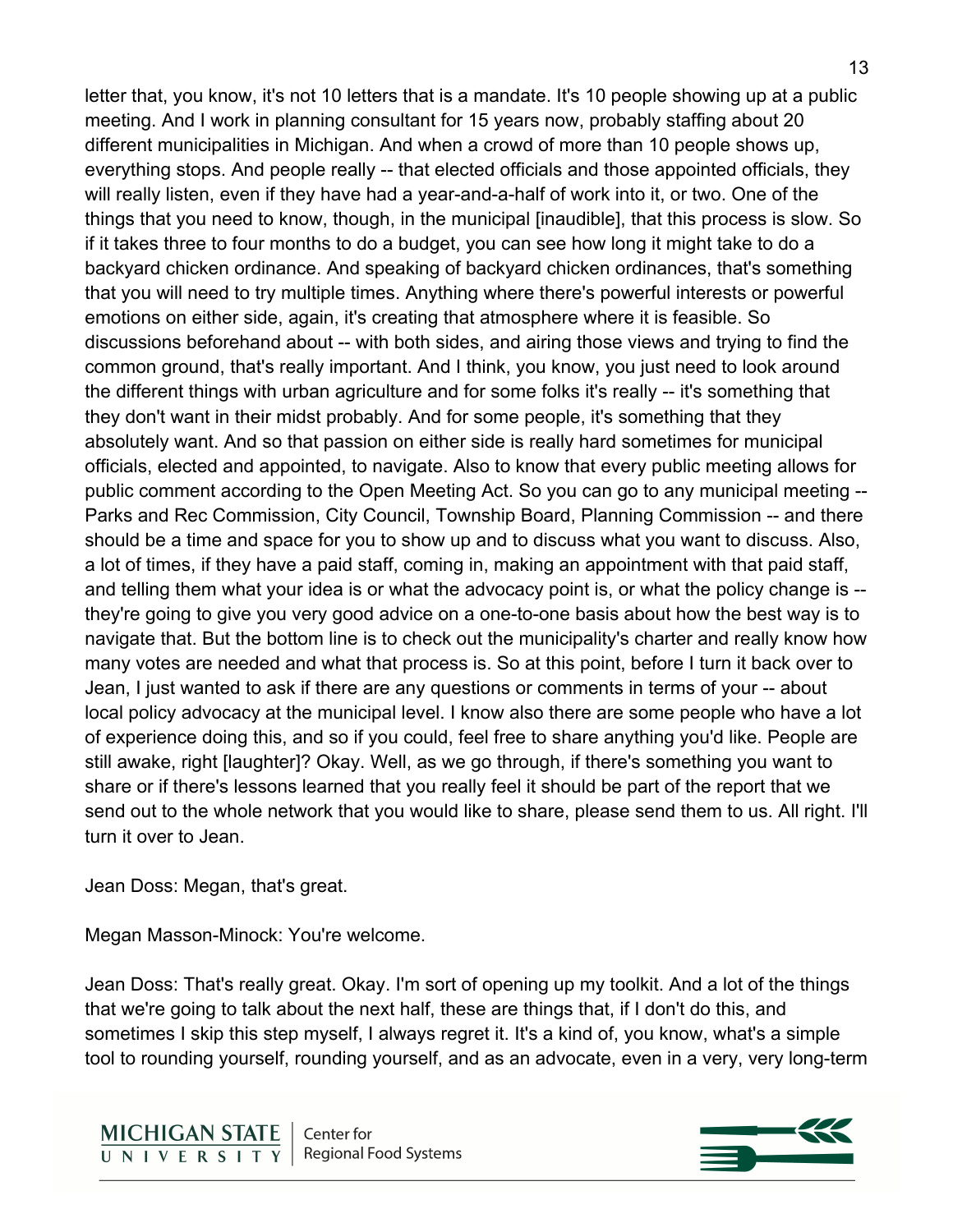campaign for policy change, you're going to have to be repeating, you know, what it is that you're about. And you start by asking, what is it you want? Who can give it to you? Is it the township? Is it the county? Less likely. Is it the state legislature? Is it Congress who can give it to you. The next is, what do they need to hear? Now this is very interesting. You may think you know what they need to hear. And this is something you want to spend a few minutes on. You may think they need to hear how the food system is broken. But, in fact, what they may need to hear is that a backyard chicken ordinance is something that connects our children to responsibility and connects our children to, you know, daily jobs and maintaining their responsibility. So -- and we have somebody else [inaudible]. So when you think about what do they need to hear, this is actually something -- you need to sort of check your own lens, your own biases, and think about it. Not what do you think they need to hear, but what do they really need to hear from their perspective? And then the question is, who's the best messenger? Now I can see Liz -- we're seeing you in our screen here. I think she's working on --

Megan Masson-Minock: Yeah. I'm going to go talk to her, so --

Jean Doss: Okay.

Megan Masson-Minock: -- hold on.

Jean Doss: Okay. So here's another thing. What do you want? Who can give it to you? What do they need to hear? And who, or from whom do they need to hear it from? This latter point is really important. We often just assume that we're the best messengers. We've worked on this for 10 years. We've worked on this for five years. Or we're the most expert. Or we're the leader of our organization. It could very well be that instead of you introducing this concept for the first time to an elected official or policymaker, it may be one of their colleagues from the Rotary that you actually know. It may be better for you to prep that colleague from the Rotary to speak and introduce the idea to that decision-maker. Always ask yourself, who is the best messenger? And, again, watch the ego. We can have devoted so much of our life, and clearly know so much more. But that still doesn't necessarily make us the best messenger. Now this template, these four questions, really are -- there's a little bit more detail to it, but you'll notice that's really the underlying organization of the worksheet, "Developing a Road Map for Action." Now, first of all, I don't want to insult you on this webinar. My assumption is many of our local councils already have a strategic plan. I've actually seen some of them. And they've been just, you know -- and you may have used a totally different template. That's cool. There's so many ways to do this. This is just one way. And though I may have offended you by making it sound like I don't think you have a written plan, let's just be honest. Local groups that succeed and local groups that don't succeed, often the difference between the two is a written plan. And we want to make sure that -- and the other thing, too, is you got to revisit that written plan. It's got to adjust to changes in the environment, changes in the issue, changes in the players. So I've

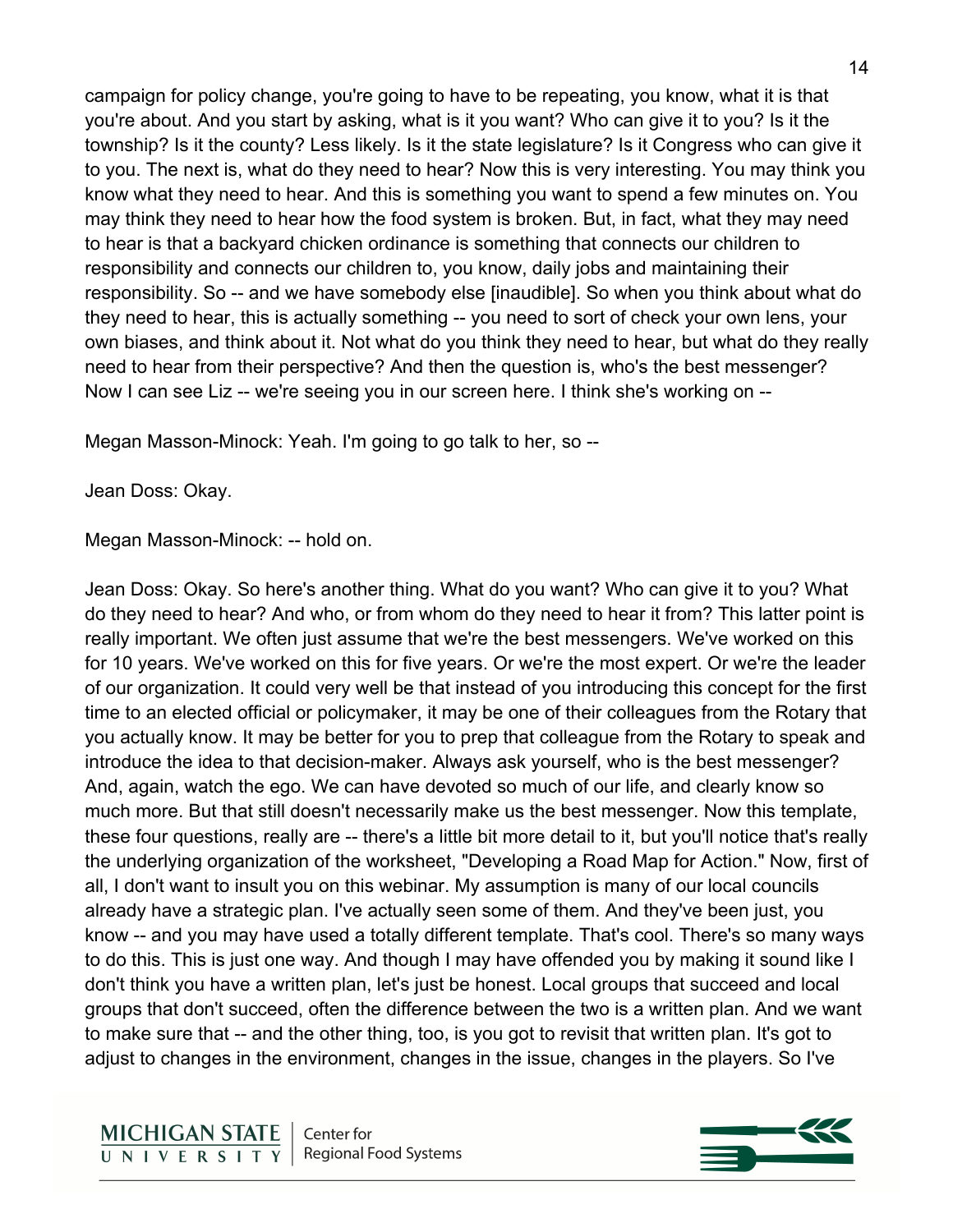given you -- Megan's shared with you this worksheet. We're hoping, and Megan's going to jump in here just real quickly.

Megan Masson-Minock: Yeah. What we'd like is for you to take this worksheet for your already developed advocacy plan, and revisit it with your council, either the worksheet or your advocacy plan, in August and September. And then what we're offering in our in-person meeting in October is that Jean and I will be there in Detroit, and also all of your peers, and to spend some time looking at the advocacy plan and peer review and making them better and answering any questions. But we didn't want to have you go through the worksheets here today because we know that you are representatives of councils and you want to have the whole group represented as part of that. So think of this as a tool to really look at advocacy and then a chance to have that advocacy plan, have a chance to have that peer-reviewed in October.

Jean Doss: Thank you. Thanks. We have one of the documents that provides us with sort of a roadmap, our own roadmap on a statewide view is the "Good Food Charter." And it's really kind of interesting. It's been divided according to local. Of the 25 goals of the "Good Food Charter," 25 or a certain number are local, a certain number are statewide, some are legislation-based, some are community-based. This is an interesting document to look at. I mean, I'm sure you've all looked at it. But going back, you know, under this there's one item here, Number Two, and it's -- this is organized under the "Good Food Charter" under community-based priority. And it says, "Improve school food and environments, and reduce school sales of low-nutrient, high-sugar, high-fat, and calorie-dense foods to snack and vending machines or competitive food sales." So what just happened this last spring? Did this happen on a community level? No, no. We had a bill introduced by Representative -- excuse me, Senator Patrick Colbeck. Local constituents in his district were complaining that the Department of Ed based on rules to the Smart Snacks and School Rules. That rule, that Federal rule, gave local -- excuse me, gave state education agencies, the Michigan Department of Ed, the option of allowing for any or none exceptions to those Smart Snacks Rule. Our Department of Ed said no exceptions. And so, French clubs that sold croissants for a trip to Quebec were cancelled. Honor Society students that used to sell Blizzards, Dairy Queen Blizzards, for their trip to Washington, D.C. You know, you name it. All of these fundraisers ended. And so this bill, Senate Bill 139, was introduced, and flew -- and I mean, flew. And it was the laughing -- you know, it was called free-the-bake-sales in Lansing. And this is where it -- you know, I remember thinking, we're in the middle of culture change. And what happens with this bill will tell us a lot of where we're at because on one hand we have this bill making it sound ludicrous that the Canton Township Honor Society can't sell Krispy Kreme Donuts in their high school. On the other hand, we know Michigan is leading the nation in childhood obesity. And if you're going to invest in anything, I'd be investing in dialysis industries because we know the lifespan of the children of today is likely to be shorter than

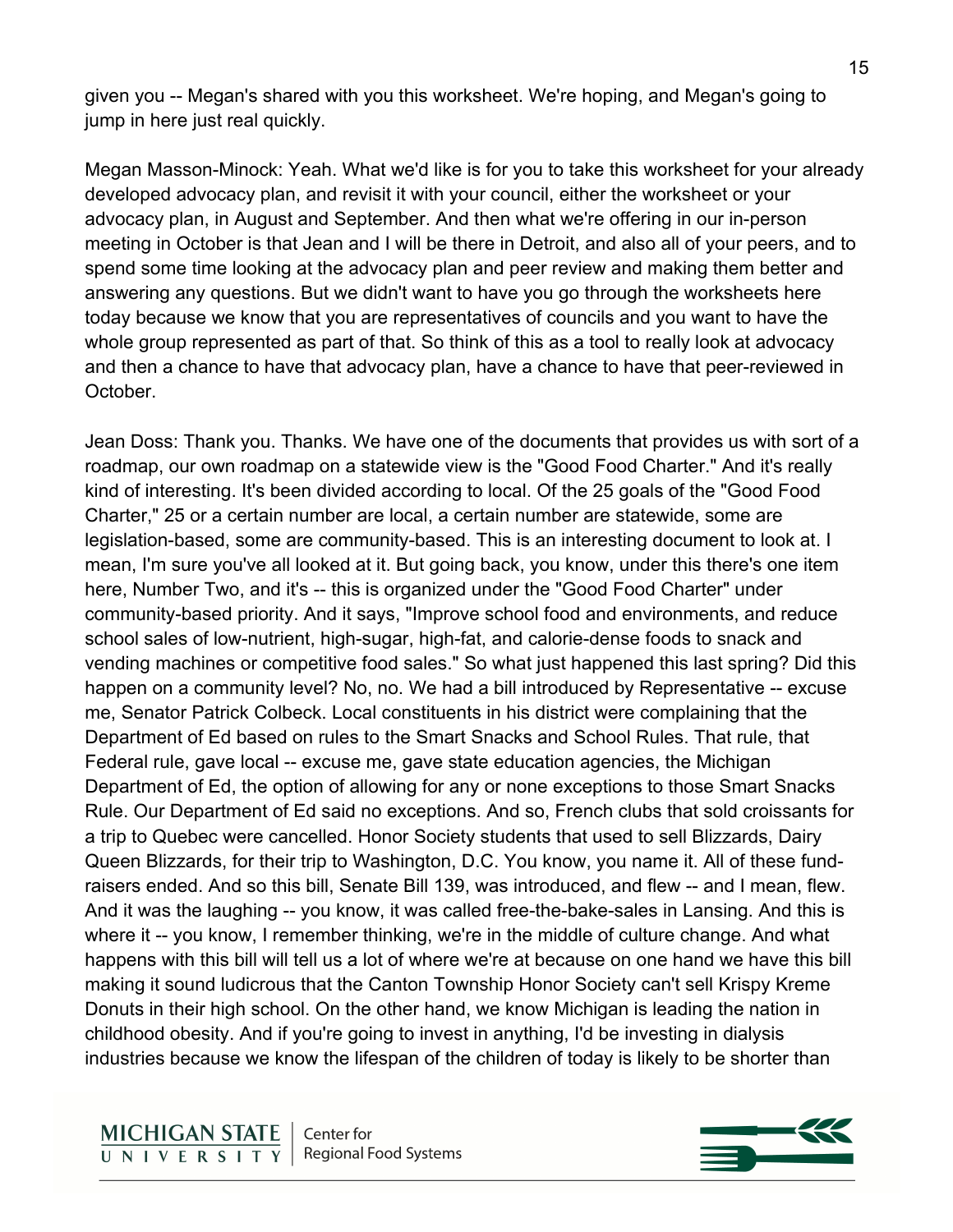their parents because of obesity. I wish you all could have been a fly on the wall. I had a huge argument with my nephew. He's in Ann Arbor. He's a senior. And his younger sister is the one that the French club couldn't sell croissants. And, you know, talking about, you know, if kids eat, what, the percentage of their calories every day in school. Schools are the one place we can start getting handle, getting a traction on obesity. Well, I think we all know the story. This bill, it passed the Senate. And, of course, as you know from that schematic, it had to then go to the House Education Committee. Child health advocates were a little bit better organized at that point. There were more hearings, longer testimony, a little bit more pressure. And it was interesting because some of the members of the House Education Committee had just sat in on a hearing a couple of weeks before in the House Health Policy Committee looking at obesity in Michigan. And so they were starting to make the connection because these individuals had sat in on two different, you know, committees. Had been -- their awareness had been raised. But the bottom line is this bill is law. It goes into effect September 1st, and it basically says that, "The Department of Ed is doing -- take all steps necessary," I'm reading this, "to ensure maximum local control over the implementation of school breakfast and lunch programs, and to establish an upper limit on the number and frequency of fund-raising activities during [inaudible], and that require," listen to this, "that the upper limit of these food sales that are not in compliance with the Health Food Rules to be not less than two such activities a week." So, you know, that was kind of -- I'll be honest. And you know, there's good arguments on the other side of this. I don't want to say that, you know, that maybe changes didn't need to be considered obviously, but it was just, to me, hearing the laughter. And yet here we are paying for the outcome of childhood obesity. It's kind of a sad day for me in Lansing. But there's an example of where, you know, you'd like to think that there is local control over these things. But our State Department of Ed had established a no exceptions. That raised the ire of our State Senator, Patrick Colbeck. So here's another -- you know, I don't know. I'm trying to figure out why I threw this in here. You know, when we look at different types of policies, there was something that we thought would be a local school board policy or a local school policy. But the Department of Ed was seen as imposing on local control. So it suddenly became a state legislative issue. Here's a state bill that I'm keeping an eye on. It basically creates a homestead subsistence farming act. It's introduced by Representative Kelly. This is interesting because it basically is protecting individuals that are, you know, growing food, livestock et cetera, for their own consumption, and protecting those rights. Kind of interesting. I'm just giving you some ideas of other policies we're keeping an eye on. Oh.

Megan Masson-Minock: Oh, Jean, going back on that slide, how do you track that legislature, that legislation when it's going through? Or how can folks track it when they're on their computers via the Internet.

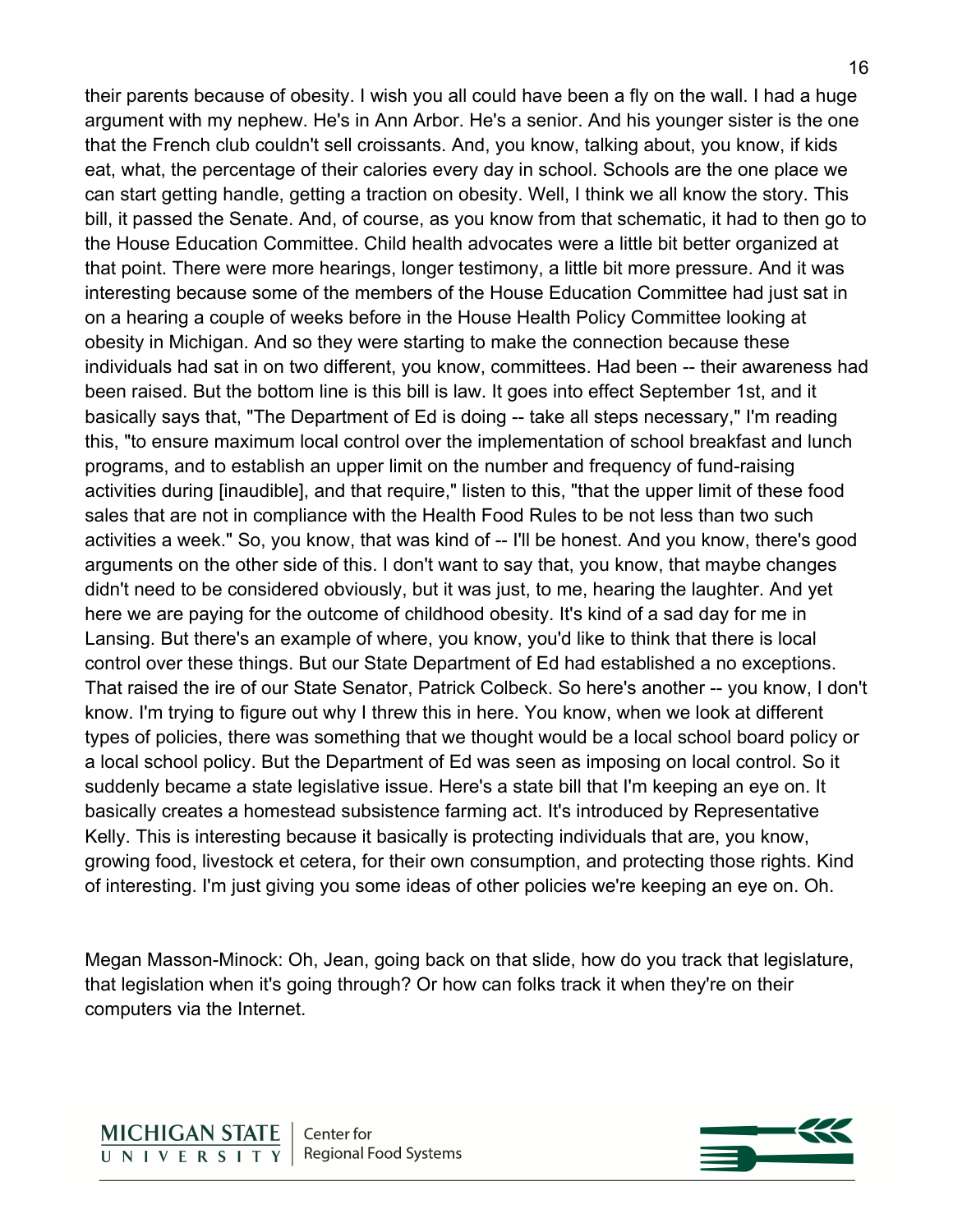Jean Doss: Okay. The Michigan Legislature -- I'm glad you asked this. The Michigan Legislative Website, michiganlegislature.gov, and I think that Liz here is going to put that up. They have a wonderful website. It's worth spending a little bit of time. You can sort by Bill Number, you can sort by topic, you can sort by very detailed topic. And it also has a monitoring system where you can ask to be alerted when there's action on a bill. You can actually -- now this is before the Committee on Agriculture. You can see at the top of my screen here. You can actually go to the Committee on Agriculture and ask that Committee Clerk to send you their Committee Agenda notices so that you would be able to see what's the House Ag Committee taking up this week. I also would tell you that we've talked about this. And this is going to kind of be a work in progress. I do legislative monitoring for the Center for Regional Food Systems, and the question is -- Megan and I met to sort of see what's of interest because the worst thing is to give you a list of a hundred bills when only two or three interest you. And local food councils are very interested because -- are interesting to me because some things you may not consider food-related, like the Earned Income Tax Credit, which is a topic of debate in Michigan right now. You know, is that something we should monitor? So we're looking at ways to make sure you have information. I would first of all just say that there's a lot of tools online that make it very easy to track legislation. We are also going to try and make sure that you receive bimonthly updates and also --

Megan Masson-Minock: Yeah, within the guidelines of the funding and being associated with Michigan State --

Jean Doss: Right.

Megan Masson-Minock: -- so there's a few things we have to work out in terms of offering that service, and what the parameters are in terms of part of the network. But it would be also helpful to know from you what type of legislative tracking you're interested in.

Jean Doss: Any questions at this point? I'm having them check. This is a question on --

Okay. On our computers -- Is everyone unmuted? Okay. So our type box seems to be disappeared. But everybody is unmuted from our end, so if you unmute on your end, and you have something to share, or questions, let us know. Shout out. Okay. All right. Let's go back to the -- Okay, cool. All right. Okay. Whoops. So another thing just to let you know that we're watching carefully. Obviously, you know, we don't have time today. I'm not sure we have time this week to talk to right farm, talking about the 2014 site selection GAAMPs and those are updated periodically based on the Ag Commission. We know that there was a recent report from the Urban Livestock Group that was a response in part to complaints about the 2014 site selection GAAMPs. We know that one of the recommendations of that workgroup was going to be an urban farming act, and we're going to want to make sure that everybody is aware of this.

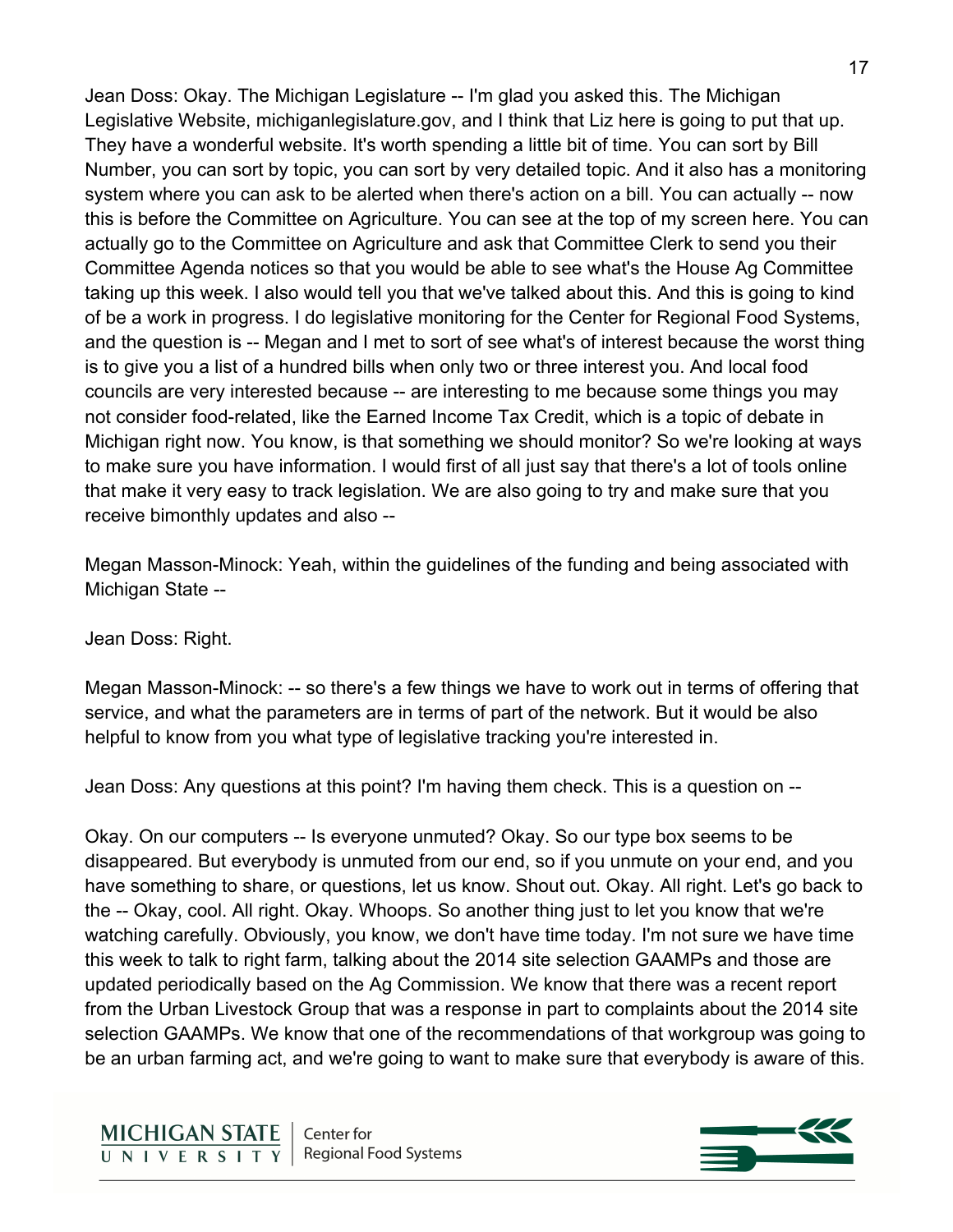My biggest thing is people oftentimes find out about workgroups, policymaking legislation, far too late to actually impact it. So my goal is to make sure that you hear about things as soon as possible. You have the opportunity to participate in the dialog. You have the opportunity to provide comment. We have the opportunity to advocate. And we're watching very carefully Senator Hune is like to be the key sponsor in this. We know that Senator Rebecca Warren out of Ann Arbor was also a part of this workgroup, and she'll be looking out carefully to make sure that everybody has an opportunity to raise their voice on this. I think that really whether we're talking about GAAMPs, whether we're talking about legislation, whether we're talking about backyard chickens, the key to all policy is relationships of the advocates to their elected officials and staff. I was so glad you brought that up because I've learned that if you know the individual's administrative support staff by first name, are very polite and respectful and take a few minutes to get to know that person, oftentimes they can provide you with just critical information. Oh, need to understand we're probably going to change this committee, or we're probably going to do this in the time he she's going to make this decision, so getting to know staff is golden. I think that we talked a little bit about -- if elected officials see that you're passionate, if they see that you're in it for the long haul, that your expectations that things don't change overnight, it's -- they will want to work with you. I think it's the folks who sort of want, expect things to happen very, very quickly, it's frustrating for elected officials because that's one of the few things they can't change. They can't change the fact that most changes take time. But if they see that you're in it for the long haul, that they see that you're interested in building a relationship for them, that you're -- want to get to know them a little bit, want to take time, this is all about one meeting does not a relationship make. This is probably the local government. We talked about term limits. And I can tell you right now if you look at the bios of the State Representatives and the State Senators, I would say almost all of them have some local government experience, either City Council Member, or County Commissioner, or Sheriff. That's an important launching pad to state office. So the interactions you are having right now at the local level will shape the actions of tomorrow's State Legislature. And again, remember how I told you term limits kind of flipped my power on its ear? I used to know and I used to play golf with these folks. I don't play golf. But let's just say I did. You know, it used to be that I would know these folks better than my clients would. But I actually now pick up the phone and say what do you know about this person? He was in your city, your township. Did you work with him? So the work you are doing, and investing in our local food policy councils, is truly the work of shaping food policy of the future. There is nothing like having an elected official show up in Lansing and already understand the power of food as a tool for economic development, as a tool for public health, and as a tool for quality life and place-making. So when we look at this, and you're going to want to look at this kind of information for every one of the individuals in the body that you're trying to influence. It's worth taking a few minutes to do this homework. And, you know, looking -- you know, obviously -- I'll be honest with you. I don't know all 148 State Legislators. But the committees I work with the most, you better believe I know them. And that's the way you're going to prioritize your work, too. You're going to look at what

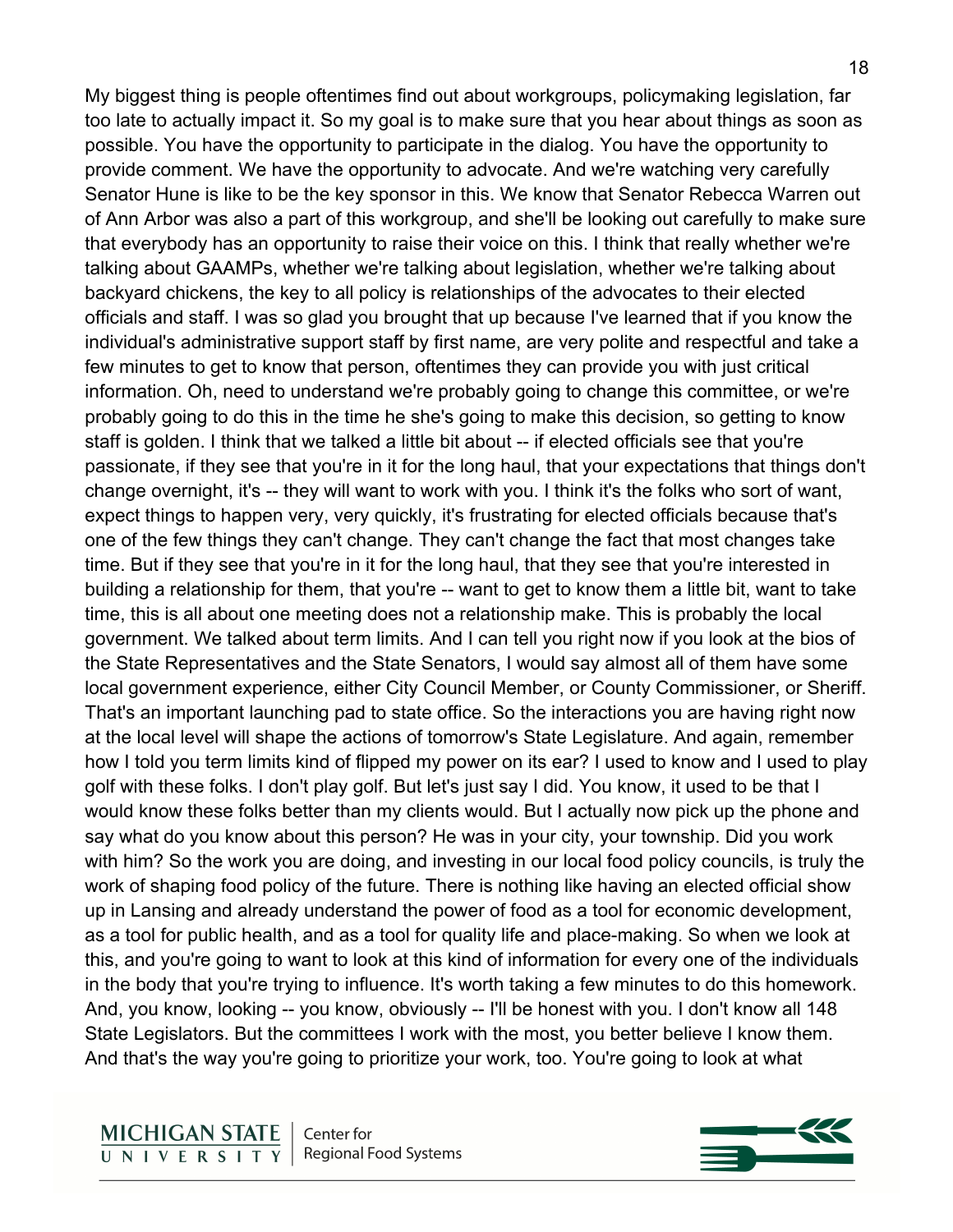committee assignments or positions or what decision-making bodies are most important. The Ten Commandments -- I actually put this together working with local food policy councils 10 years ago, yes. And everybody on this phone call, if I said to them, what do you know now that you wish you knew then? What would you like to go back and warn your younger advocate self about? Because I can tell you, they're 10 commandments not because I never break these rules. They 10 commandments because I break one of these rules every week. And I would love it, to hear your favorites. My guess, Megan, if I had to choose her favorite, it would probably be number three, the world is run by those who show up.

Megan Masson-Minock: Yeah.

Jean Doss: Be there.

Megan Masson-Minock: That, and do your homework.

Jean Doss: Do your homework.

Megan Masson-Minock: Know the opposing arguments because you're going to have to be in the same sphere with those folks who have an opposing viewpoint.

Jean Doss: Yeah, yeah. And, again, I'm telling you, I make these mistakes all the time. But it's still important to take a look at some of these. We've given to you before as a handout. And I would be really interested to hear what you'd like to add to this 10 commandments. There's no reason it has to be limited to 10. So, you know, I'd love it. If folks on the phone, by the way, want to speak up. We've all had those experiences where oh, my gosh, if I did that over again, let me tell you what I would do differently. Some of my favorites are have a plan. And again, it's important that it's a written plan. And it's important that it's a -- it's obviously something that's going to have to be revised and changed as time goes on. Do your homework, and I'm going to repeat you only because -- repeat what you just said. As people who are passionate about food, as people that are passionate about social justice, this is the way we argue. This is good because, because, because, because, because. And instead we need to actually practice making arguments against our own position. And that is a really good exercise. Think about what the opposition thinks. And respect their perspective. Think about why their sincerely-held view, they oppose the change you're trying to make. And I will tell you if I could pick one thing, if you're looking at homework with general, the one thing that my advocates, it's a easy mistake to make, is they only look at this issue through their own lens, and they don't anticipate. Well, why would anybody not like this idea? Megan, you look like you want to jump in here.

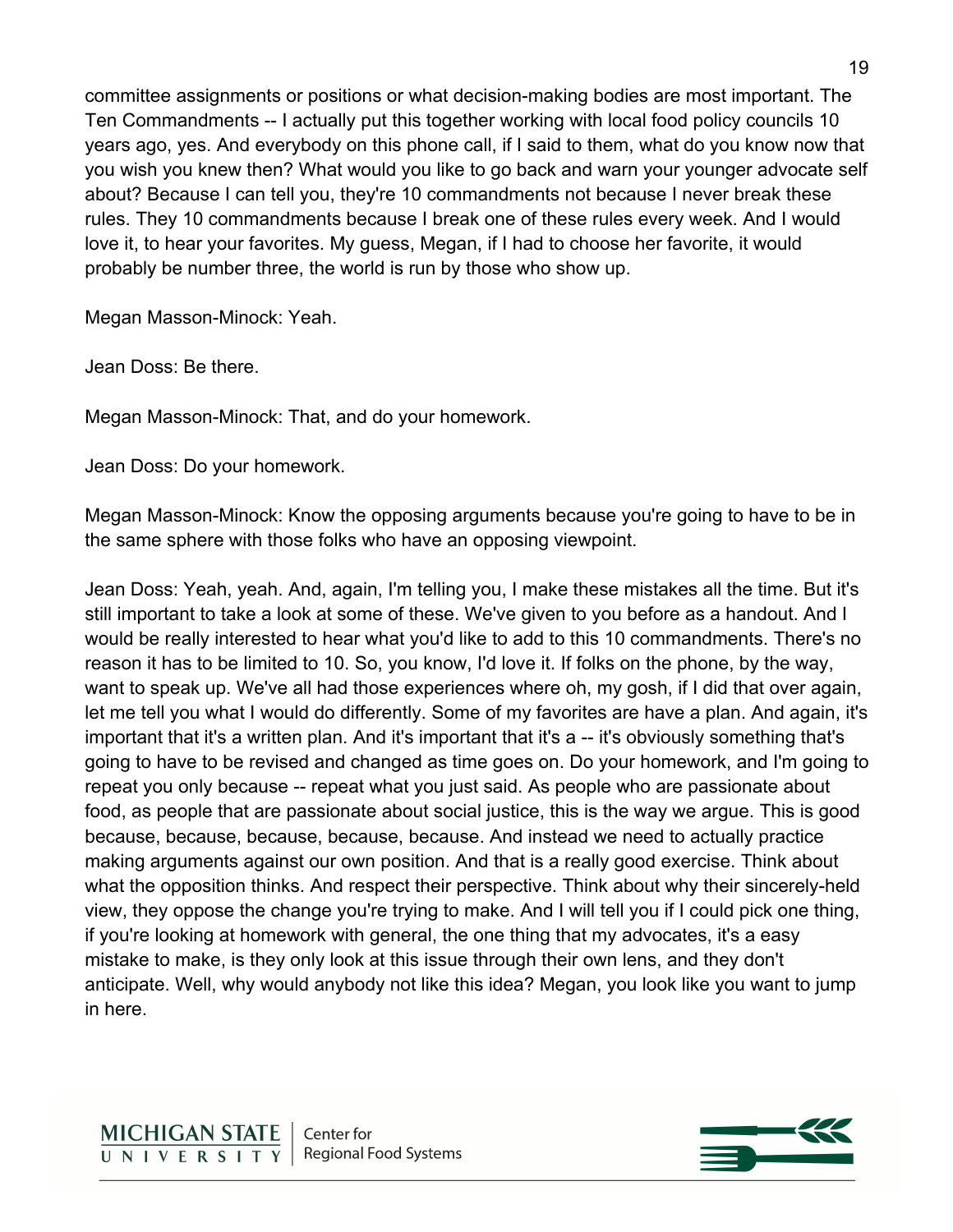Megan Masson-Minock: Yeah. No, well. And also the other question a lot of times in my consulting will be talking about issues like this with the overall community. And sometimes advocates come from the point of view of well, why don't you want this? Where maybe sometimes the better argument or question to the folks who are opposing it is, how could you live with it? Under what circumstances would you be comfortable with this happening in your backyard? Because a lot of times if you get to, if you start the discussion that way, you'll have a more constructive discussion.

Jean Doss: Right. That's true. So any other thing to -- be in it for the long haul. It's frustrating how long it takes. It's actually shocking sometimes. It took 16 years to get a seatbelt law in Michigan. Think of how long we had to fight to get tobacco-free public spaces. Think of how long it's taken to get nutritional standards for food in schools. It's ridiculous how long. But what I find is that it's helpful to maintain your spirit and your well-being by looking at defining small wins along the way. As you grow your organization, as you have fun, as you have events that include elected officials, as you finally find yourself being able to talk to your enemies locally, and go to lunch with them, and even though you still don't agree you find yourself building this understanding, and they are no longer enemies but people that sometimes oppose you. These are the little victories you have to take time, step back, and say we're making progress, though it may not look like it sometimes. But we are. So this is the basement of the Capital [laughter]. When I have friends come and visit, you know, I don't take them through the very front door with the glorious, you know, two-story walnut doors, and all the painted walls, and the -- just amazing. I bring them into the basement, and this was the area. This hallway was never meant to be seen by the public, and yet it has its own just amazing beauty. And these light fixtures here were initially from -- for gas. And it's -- there's something wonderful about being comfortable in your own State House. And you'll feel this way, too. There's something comfortable after sitting in 10/15/20 township meetings. There's something wonderful about being comfortable. You know the cameraman from the local access. You know the clerk. You know the city. You start knowing these people and you start feeling comfortable like you belong there. And that's where some of you already are. And that's where we hope you all will be. So, any -- I would hope you would unmute and jump in at this point. And I'm going to thank Liz for all the time she spent getting us ready. Megan has been just wonderful presenting with you.

Megan Masson-Minock: Yeah, it's been great. Thank you.

Jean Doss: Yeah. So questions, parting thoughts.

Megan Masson-Minock: Now the sound's back. Okay. So I'm going to repeat what I said. So Tanya's asking about urban agriculture in Battle Creek. The City Planner says only noncommercial areas because there's no state legislature that enabled that per se. Because the

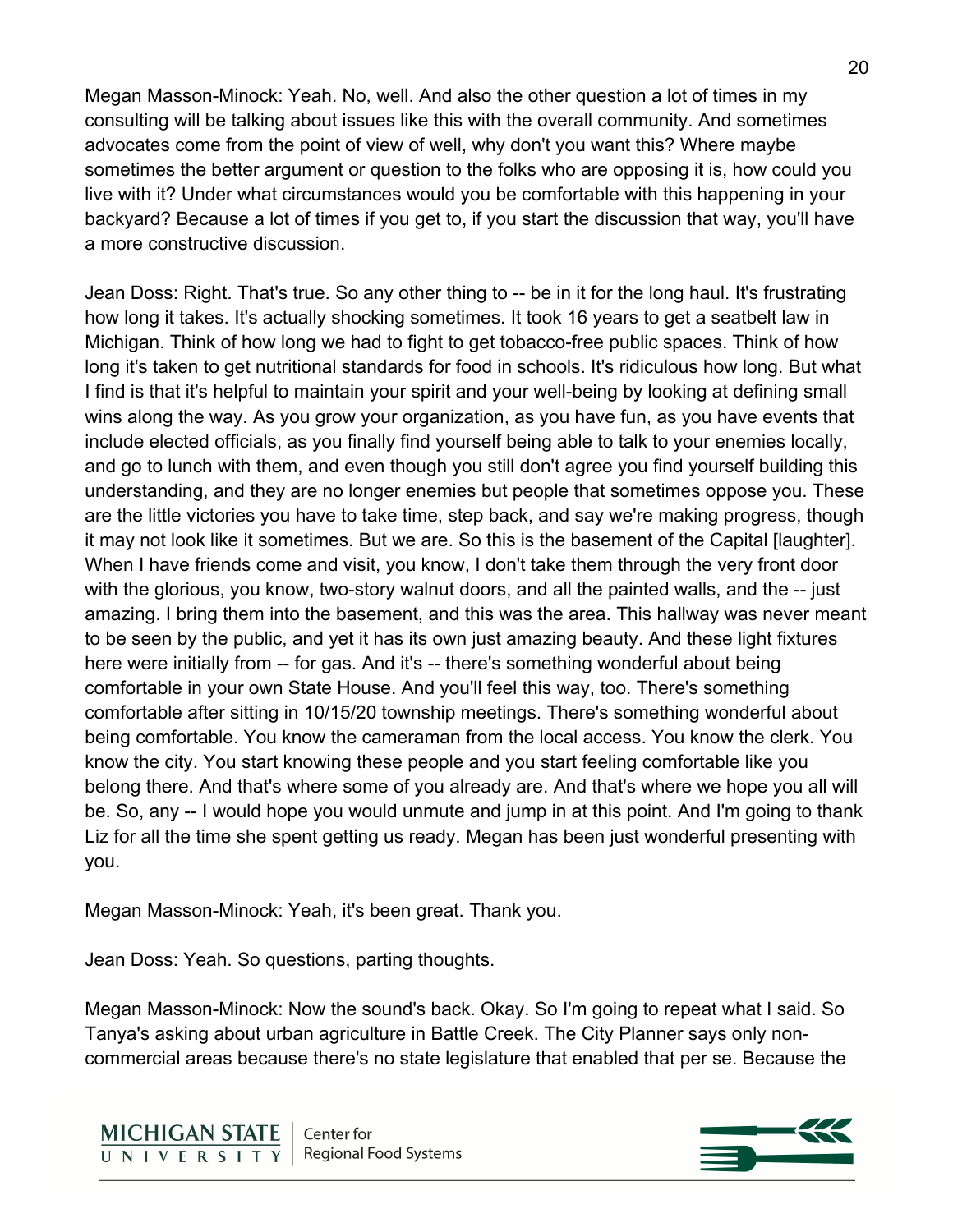GAAMPs on site specifics says cities of 100,000 or more. Which -- believe of which there are only five now and it depends on what sense that some people may be -- some cities may be dipping in and out of that. There are other communities that have gone forth and taken the risk of urban agriculture, so city of Ypsilanti specifically and city of Muskegon. So I would say for - you could look at those two as examples and bring those to your city planner. Also, you know, then in terms of that urban agriculture act we're not sure what's going to be in it and what the scope of it is. I suspect that it'd probably start very large and then get windowed down to what's feasible. So in terms of what is going on right now in your city, I wouldn't bank on that happening in the next year. I do know you're going through a master plan process and I would say it's very important in that master plan. Even though it's enabled by state legislation explicitly, right now for that master plan to say that it's a desired policy to have urban agriculture at all scales throughout the city; so -- and that's from small to commercial. Also Flint and Detroit have good ordinances around and master plan, but again those are cities of over 100,000, so I would look at Flint, Detroit, Muskegon and Ypsilanti as examples. And anytime when you're doing local municipal work you can find examples from other Michigan communities or other Midwestern communities, it's really quite helpful. Sometimes some of the other states, like California have some of the most -- have made the most progress on laws like this. But you'll immediately have township board member or city council member saying, "Well, this is not California." So it's great when you have those examples but if you can find a Midwestern or a Michigan example to go along with it it's a lot more powerful. And also, they're more prone to take the risk if they've seen that other folks have. And a lot of times your city planner might be -- your city planner might be hesitant, which I can understand if I was in their spot. I might be as well if I didn't know a lot about these other folks. Their lawyers through township -- the municipal lawyer's going to be hesitant. But those city council people -- so city council or township board, they can push them to take a risk, they can ask them to explore it further. And that's really where those public policies changes have happened. And a lot of times that pressure comes from advocates coming to city council saying, "We want this change." Or, these are the reasons that we want this change. And I know in Battle Creek it has to do a lot with economic development and youth development, And also, [inaudible]. Okay. Yeah. Hopefully you can convince the planner. Remember the planner works for city council, so.

Okay. We don't know if people can read all the stuff so I'm going to read what Amanda Admins has put in. Said, "Hi friends. So many comments and questions, not sure how the phone apps make value work. Don't worry, just pulled over to write this. Just arrived into Battle Creek with Michigan mayors. Can you share the point of view of importance in inviting the local officials at all levels to local food, meetings, conference events, et cetera? I think the food limit is pretty bad about this critical chance to educate, build relationships, engage in movement."

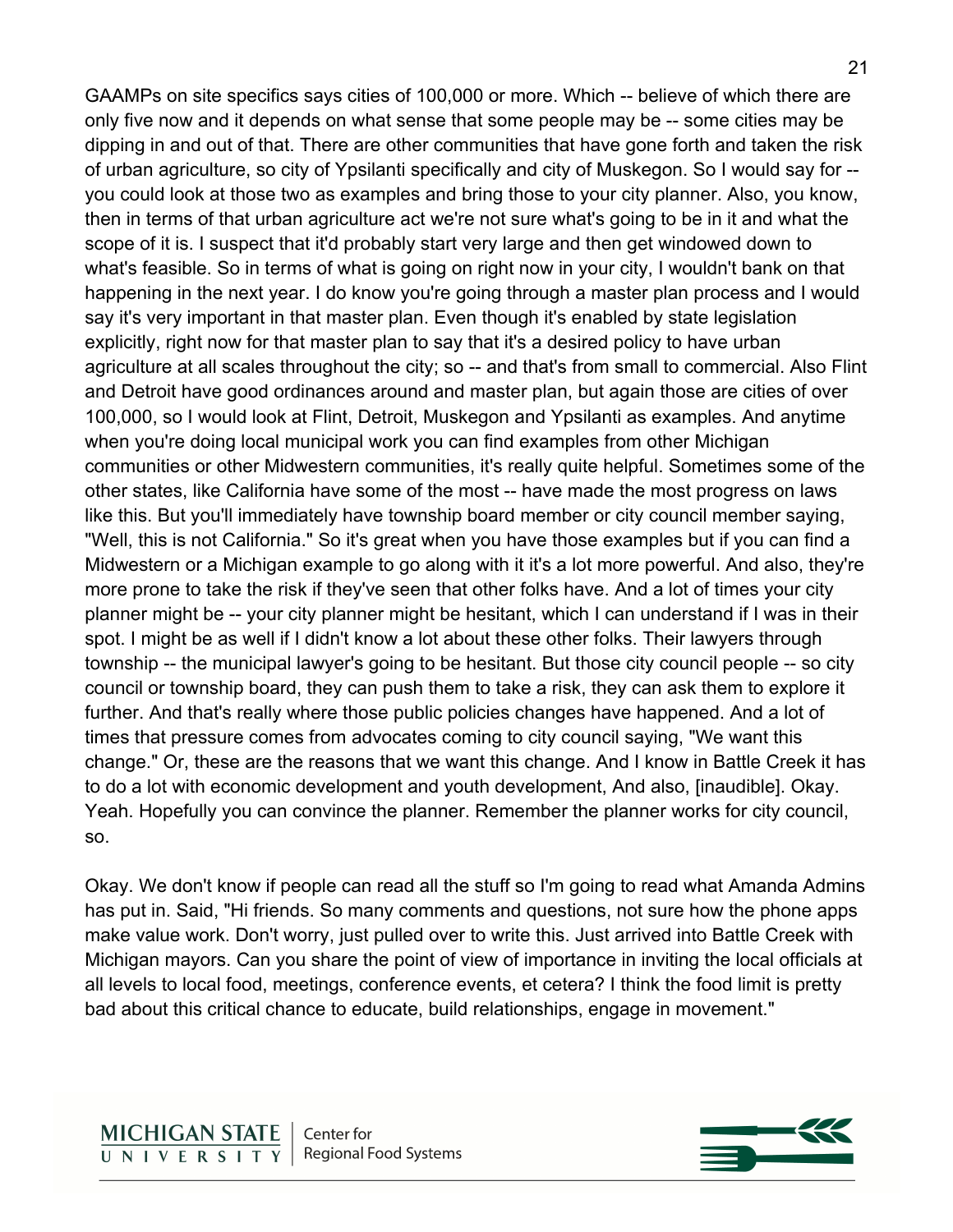Jean Doss: You see, you just said it Amanda. Any event is an opportunity to invite elected officials to join you. And that's not lobbying, that's just -- it's almost like you're throwing a party. Why not invite everybody? And it is good if you know a mayor, you know a township supervisor's coming. Have sort of a point person there to kind of be a special host to that person. But it's long before you're sitting across a table and negotiating with these folks. If they've seen you at a community garden, at the food hub, at the opening of a new hoop house. If they can walk through and get a sense of what you're about -- and remember during these tours they often find out. Oh, you know, both of our kids are in diving. Or you know what? I grew up right next to your house. I mean that's where the little connections start, at these informal gatherings.

Megan Masson-Minock: So if you have a food summit, by all means invite -- send a letter to invite the local news polity so other city council members and what not -- or better yet go to their meeting during public comment and invite them all to come. And so, those big events also, I think, really showcase for the good food movement how many people are passionate about this, how many people believe in this, and how diverse also that group is and where they come from. And then, it offers that ability and time for locally elected and appointed officials to chat with folks, to hear their stories, to hear both sides. Because they may only be hearing one side of the story and this gives you a chance to have them -- you know, hear the other. Also with the good means that things -- we have great food. And one thing I will say about any food event I have been at, the food is always excellent. And people get to know people over eating together, and talking together, and breaking bread and having meals together. So I think that is critical to invite folks to things like that.

### Okay. All right. So what's next?

And I have figured out a way to get everybody able to speak I believe. So hopefully it works and doesn't mess anything up for me.

Megan Masson-Minock: Technically she's on our end, we just needed. All right. Kibbe the floor is yours.

The webinar that I'm on, on the [inaudible] for agriculture, like, an urban agriculture, because some of the things that we just discussed a few minutes ago in terms of Right to Farm Act and GAAMPS I actually thought that was really a key part of that webinar. Because it, like, it gave a really easy to understand confession of having to know what you -- what applied to you and what doesn't, and what you're actually allowed to do. But talking a little bit about the Right to Farm Act and GAAMPs in terms of there is sort of three things to consider. To figure out if there -- if you're sort of -- what you're allowed to do and what you aren't in terms of jurisdiction

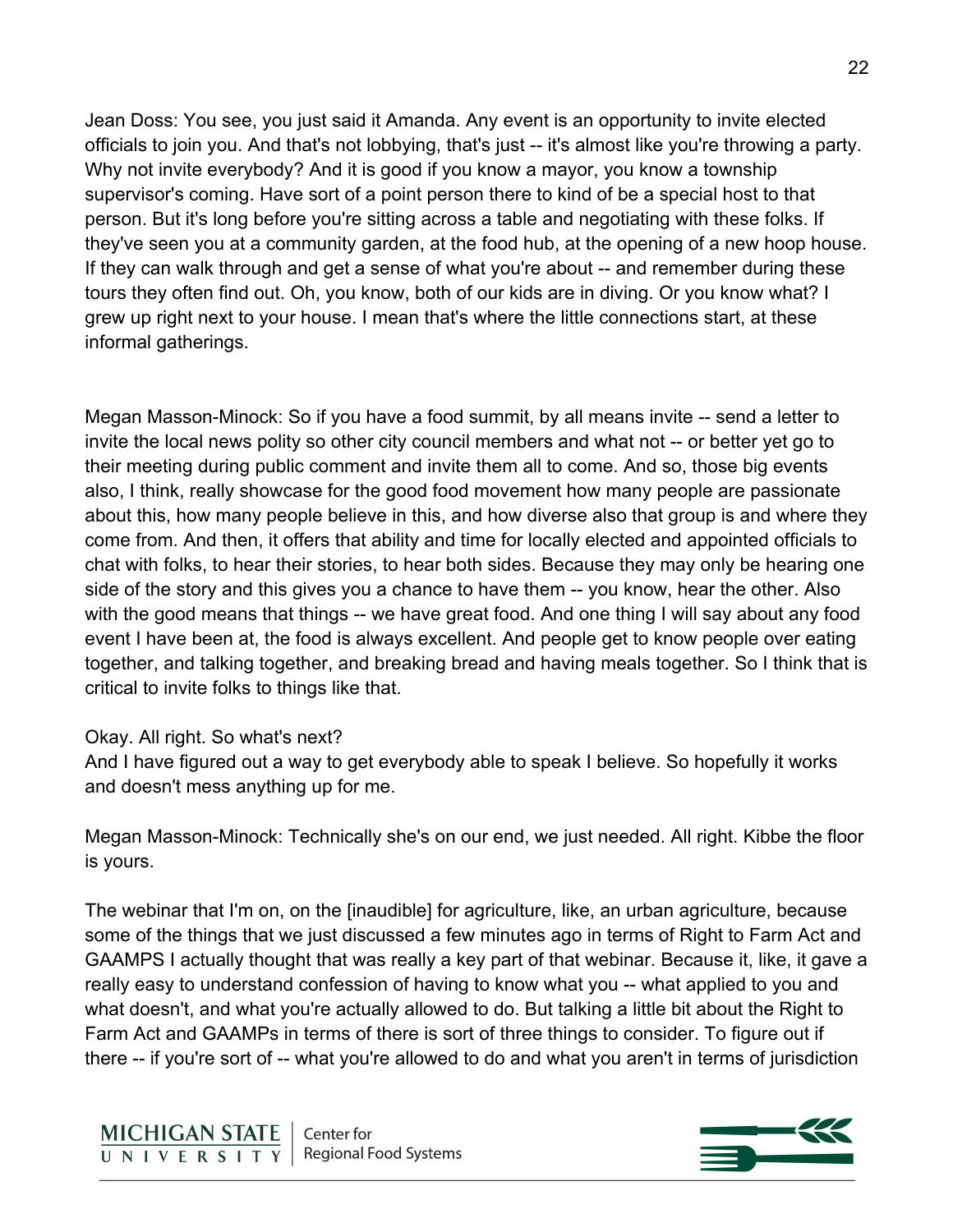and then, determining what specific things are covered, and then determining if there's anything that's delegated back to you. So -- and I'll just get through it, like, pretty quickly. But the first thing was determining jurisdiction. So if an activity is a farm operation producing a farm product, if there is commercial production and if it's complying with the GAAMPs, which that was a little bit more sticky. But basically then you're dealing with something that Right to Farm Act and GAAMPs applied to you, so you know you have to stay within those restrictions. And then, the second thing is determining what's covered. So basically being -- knowing what is included in the Right to Farm Act, which are typically things like exemption from big city's complaints, and they're pretty standard. And then, also the GAAMPs, which change every year. So the things -- anything that's not covered by those is open for local regulation as rights. But then what they've been doing the last couple of years is that the GAAMPs have been -- or some of the [inaudible] -- remedies for that are the GAAMPs are delegating back from authorities to local jurisdictions. So like, Megan mentioned earlier, the 100,000 rule that was added in 2012. And you know, here in Detroit we actually dealt with that a lot, look at that one. Because that was part of our major road block in our -- in getting our end cap was dealing with the GAAMPs. So the population of 100,000 or more -- and you know, there are still some regulations. You do have to have a zoning ordinance amendment and have a written or nonconforming preventions for existing farms in the ordinance. But it gives, like, an incredible remedy for the larger cities that are working under a zoning ordinance. The other thing is the siting category four which talks about animals. And it gives local jurisdictions ability to regulate those types of things in a place that's primarily residential, where the local zoning law -- there's [inaudible] and where there's a local ordinance that regulates -- having specifically farm animals. But then the other thing they talked about that I didn't actually know about is that, the commission on agriculture and rural development will allow you to make -- will allow a municipality to be exempt from Right to Farm Act and GAAMPs if they apply to the commission with their ordinance. And the presenters mentioned if there aren't any municipalities currently who have been through that process. There are maybe one or two who are trying to build up their process but haven't have completed it yet. But it is sort of something to think about when you're dealing with a local ordinance and trying to figure out how you can -- in an urban setting. When you're in an urban setting but you still -- but the Right to Farm Act and GAAMPs don't apply to lengths that you're talking about really well. Like in Detroit, but you're not over 100,000. So it's another remedy to sort of -- to configure. So webinar also focused obviously on the sample agriculture right and agriculture ordinance. And so -- I'm sorry. One thing I didn't mention is that first catch, whether something is an activity from a farm operation, producing a farm product, commercial production in compliance with the GAAMPs. So if you're going through your vet checklist and the things that you have don't meet all those criteria then that's what [inaudible] agriculture like for the time being, because there isn't really a term addresses that kind of activity in any of our current legislation. Okay. So the samples on the ordinance itself is -- they also focus, like, Megan said, on updating -- reviewing and updating your master plan. So first reviewing it to see if the talk of agriculture -- but also updating it. Because you

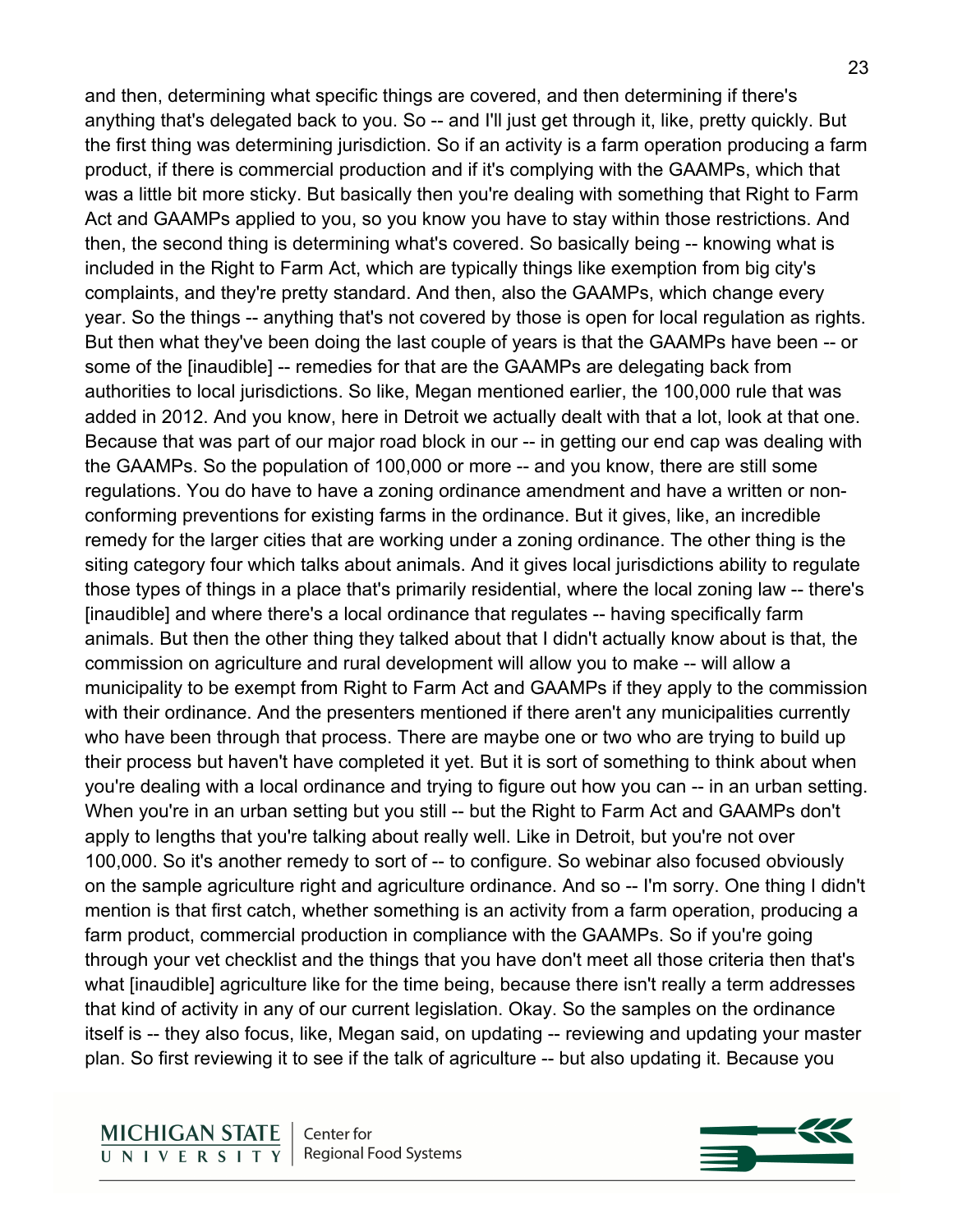want to have whatever your goal or purpose for urban agriculture for your community, you want your master plans reflect that so that there's some longevity to what you're doing, there's sort of some institutional memory built into the thing that you're doing. So then there's several ordinances -- and it's written as the draft version. So it's designed to be a zoning ordinance amendment to your existing zoning ordinance that you can fine tune and craft to fit what you - your existing zoning ordinance. They give -- it includes an outline definition and some sample regulations. So the sample regulations cover just specific areas, so crops, poultries, small farm animals, large farm animals, agriculture and farmers market. And then, gives you some sample regulations, so you can ship food, which means you're allowing -- or not include, which means you're not allowing any or all of those categories. And then, once you have -- and then, in those categories they give you some sample regulations to help you figure out what kind of things you need to include when you're talking about -- in your sample ordinance. And then, also some suggestions for language about using the 100,000 population rule or using the -- or talking about the difference between gardens and farm. Which in the latter is important since they're not dealing with the garden activities, they're only addressing more agriculture or farm activities. So it was really helpful to have those things sort of spelled out. And especially in terms of knowing what applies, what kind of conditions you're looking at, to help determining what you actually need and what your options are in terms of what things you can regulate and what things you can't regulate, what - who you talk to help you figure that out. And then, they also gave some resources, which I send -- you know, if they gave, like, a very long list of resources that I can send to Megan this year with the full group outcome.

Megan Masson-Minock: Great. Yeah. Yeah. Yeah. And I sat through multiple presentations by MSU extension on what is a farm operation and what not. And it's really kind of amazing that breadth of that law about what a farm operation is, it's even if they have the intent to sell, that something is a farm operation. So it's a fascinating piece of legislator from 1983, with lots and lots -- I'm sure they went over by case law too that's behind it. But it's definitely something everybody should track. And the GAAMPs usually come up --new GAAMPs usually come out in February or March, but that committee that crafts them is a public committee. And they have public meetings, and usually they're held in a variety of places around the state. So that's another opportunity to for folks to come and give testimony or whatnot. And I know several people have done that pretty successfully and specifically around the animals. Right. Well thanks Kibbe.

Yep. No problem. And if anyone has any questions, I guess feel free to ask them also.

Megan Masson-Minock: Thank you. Yes. And thank you. Also I'll take this time to announce that you all are hosting our next meeting and we'll be talking more in the next month. But we're working with Michigan Association of Planning, they're having for their conference is helping at this -- happening at the same time. And they're having a bus tour of Detroit and the food